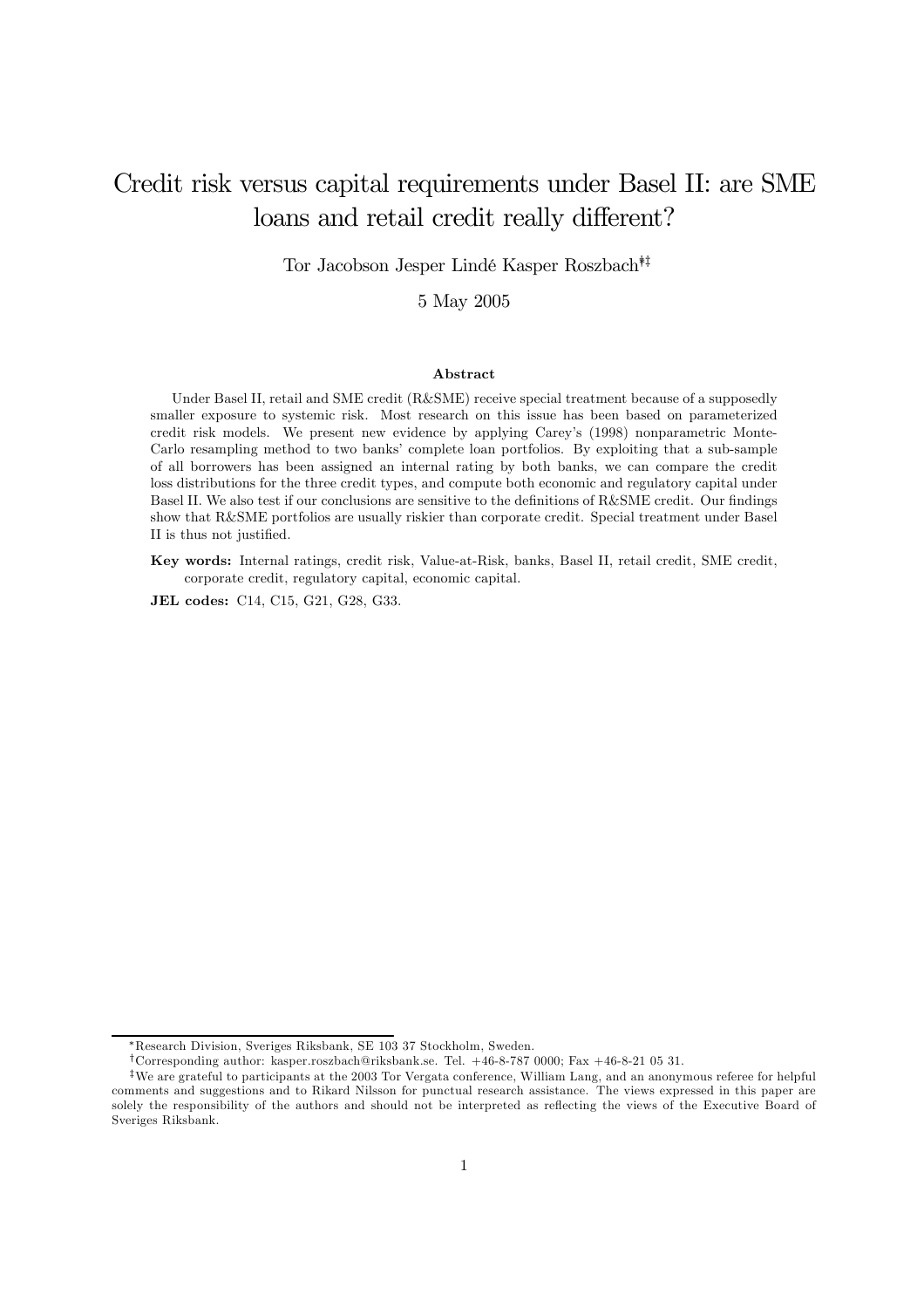# 1 Introduction

Although non-financial corporate debt (bond issues and privately issued debt) has become more common in the past 10 to 20 years, bank loans are still the prime source of business finance, especially for small and medium size enterprises (SMEs). As a consequence, banks' ex-ante assessment of the riskiness of loan applicants and their resulting decision to grant credit (or not) at some risk-adjusted interest rate, are of great importance for businesses. Bank regulators increasingly lean on the risk assessments made by banks: in the Basel Committee's new capital adequacy rules, the so-called Basel II Accord (Basel Committee 2004), internal risk ratings produced by banks have been given a prominent role.<sup>1</sup> Unlike previous regulation, the rules of Basel II will, for many big and internationally active banks, make the size of the required buffer capital contingent on their own appraisal of ex-ante individual counterpart risk. It will be up to the banks to characterize the riskiness of the counterparts and loans in their portfolios by means of risk categories or "rating classes". A special feature of the new regulation is that retail credit and loans to SMEs will receive a different treatment than corporate loans and will require less regulatory capital for given default probabilities. The main reason for this differential treatment is that small business loans and retail credit are generally found to be less sensitive to systematic risk. Their risk of default is thought to be largely of an idiosyncratic nature and, as a result, default probabilities are assumed to be more weakly correlated when compared with corporate loans. Another reason for the preferential treatment of retail credit lies in a technical assumption by the Basel Committee that maturities are shorter.

The Basel II Accord has been criticized extensively because of its implications from its first conception. Altman and Saunders (2001) found, among other things, that relying on traditional agency ratings may produce cyclically lagging rather than leading capital requirements and that the risk based bucketing proposal lacks a sufficient degree of granularity. Instead they advised to use a risk weighting system that more closely resembles the actual loss experience on loans. Criticism like this has spurred subsequent research by authors such as Carling, Jacobson, Lindé and Roszbach (2004), Dietsch and Petey (2002), Estrella (2001), Calem and LaCour-Little (2001), and Hamerle, Liebig, and Rösch (2003). Their work employs credit risk models for the ultimate goal of calculating capital requirements under a variety of alternative systems and makes clear, among other things, how the proposed internal ratings based (IRB) approach relates to general Value-at-Risk (VaR) models of credit risk and state-of-the-art risk rating and how the technical specification of the final IRB design will affect banks' policies.

To what extent a different treatment of retail credit and SME loans is justified will depend on at least two factors: the ability of banks' internal risk rating systems to adequately capture the differences between different loans and different types of assets, and the methods used to calculate the relevant risk measure. Several authors have studied the ability of banks' internal ratings systems to handle differences between (portfolios of) assets and the implications for credit risk measurement and the eventual functioning of Basel II. Gordy (2000) shows that ratings-based bucket models of credit can be reconciled with the general class of credit Value-at-Risk (VaR) models. Carey (2000) concludes that the success of the IRB approach will depend on the extent to which it will take into account differences in assets and

<sup>&</sup>lt;sup>1</sup>The Basel II Accord (Basel Committee 2004) is organized around three so-called pillars. The first pillar describes the rules for determining banks' minimum capital requirements for credit risk, operational risk, and trading book issues. Pillar 2 provides guidelines for the supervisory review process, while Pillar 3 contains disclosure requirements to promote market discipline.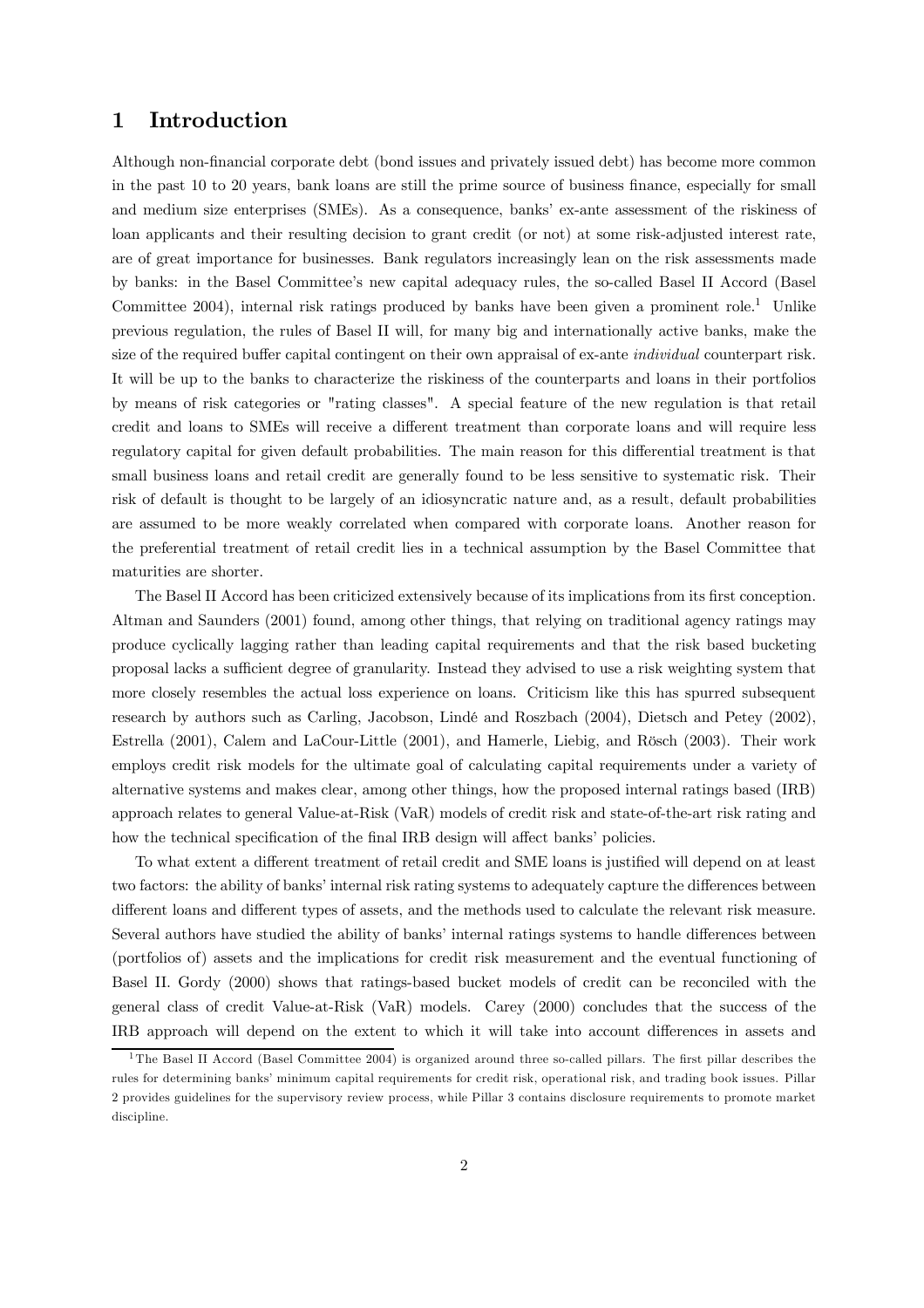portfolio characteristics, such as granularity, risk properties and remaining maturities. Jacobson, Lindé, and Roszbach (2002) find that IRB parameters such as the target forecasting horizon, the method to estimate average probabilities of default (PDs) and banks´ business cycle sensitivity will also affect the way in which the IRB system can function. Carey and Hrycay (2001) study the effect of internal risk rating systems on estimated portfolio credit risk and find that some of the commonly used methods to estimate average probabilities of default (PDs) by rating class are potentially subject to bias, instability, and gaming. Jacobson, Lindé, and Roszbach (2002) investigate the consistency of internal ratings at two major Swedish banks. They find that loan size and portfolio size are very important determinants of the shape of credit loss distributions and that the banks differ significantly in their perceptions of an identical loan portfolio's riskiness.

Differences between corporate loans and both SME and retail credit have been the subject of a range of studies. A large part of the literature has focused on the special character of small business lending and the importance of relationship banking for solving information asymmetries. Cole (1998), for example, finds empirical support for the theory that banking relationships generate valuable private information about borrower quality. In more recent work, Degryse and Ongena (2005) report evidence that confirms the importance of geographical distance for monitoring (costs). Petersen and Rajan (2002) find that firms with long distances to their lenders, typically SMEs, no longer need to be the highest quality counterparts, indicating that they have obtained greater access to credit. In response to the work of the Basel Committee, a number of authors has looked more explicitly into the differences in risk properties between credit types. A range of currently available methods to measure retail credit risk is surveyed by Allen, DeLong, and Saunders (2004). Schmit (2003) studies retail lease portfolios by means of a Monte Carlo resampling method and finds that the Basel II framework insufficiently recognizes collateral. Perli and Nayda (2003) model future margin income and show that the capital ratios generated by the Basel formula best match those generated by their model for low-risk portfolio segments. Their results suggest some inadequacies in the Basel framework. Capital ratios for high-risk segments can, for example, sometimes be lower than for low-risk segments. They also indicate that Basel's assumptions about the interaction between asset correlations and the probability of default may be inaccurate, especially at the extreme ends of the risk spectrum. With respect to SME loan portfolios, Dietsch and Petey (2002) propose two parametric methods for estimating credit risk. They establish, when applying these methods, that actual capital requirements are significantly lower than those derived under Basel II. Dietsch and Petey (2004) also find that SMEs are riskier than large businesses and that PDs and asset correlations are not negatively, as assumed by Basel II, but positively related to each other.<sup>2</sup> Glennon and Nigro (2003) analyze small businesses' repayment behavior on Small Business Administration loans and determine that default characteristics can vary widely within the SME segment, depending on the original maturity of the loan.

This paper also investigates the differences between SME, retail, and corporate credit, and specifically the assumption that SME and retail loan portfolios display smaller (unexpected) loss rates than corporate loan portfolios, but it takes a different avenue than earlier studies. Using data from two major Swedish

<sup>&</sup>lt;sup>2</sup>The comparisons made in the work of both Perli and Nayda (2003) and Dietsch and Petey (2002, 2004) are based on the consultative document that the Basel Committee released in 2003. The final text contains a number of modifications. In addition to the introduction of expected and unexpected lossess, these concern mainly minor changes in the calibration of the risk weight mappings, e.g. ,the assumed values of the correlations for SME loans and retail credit.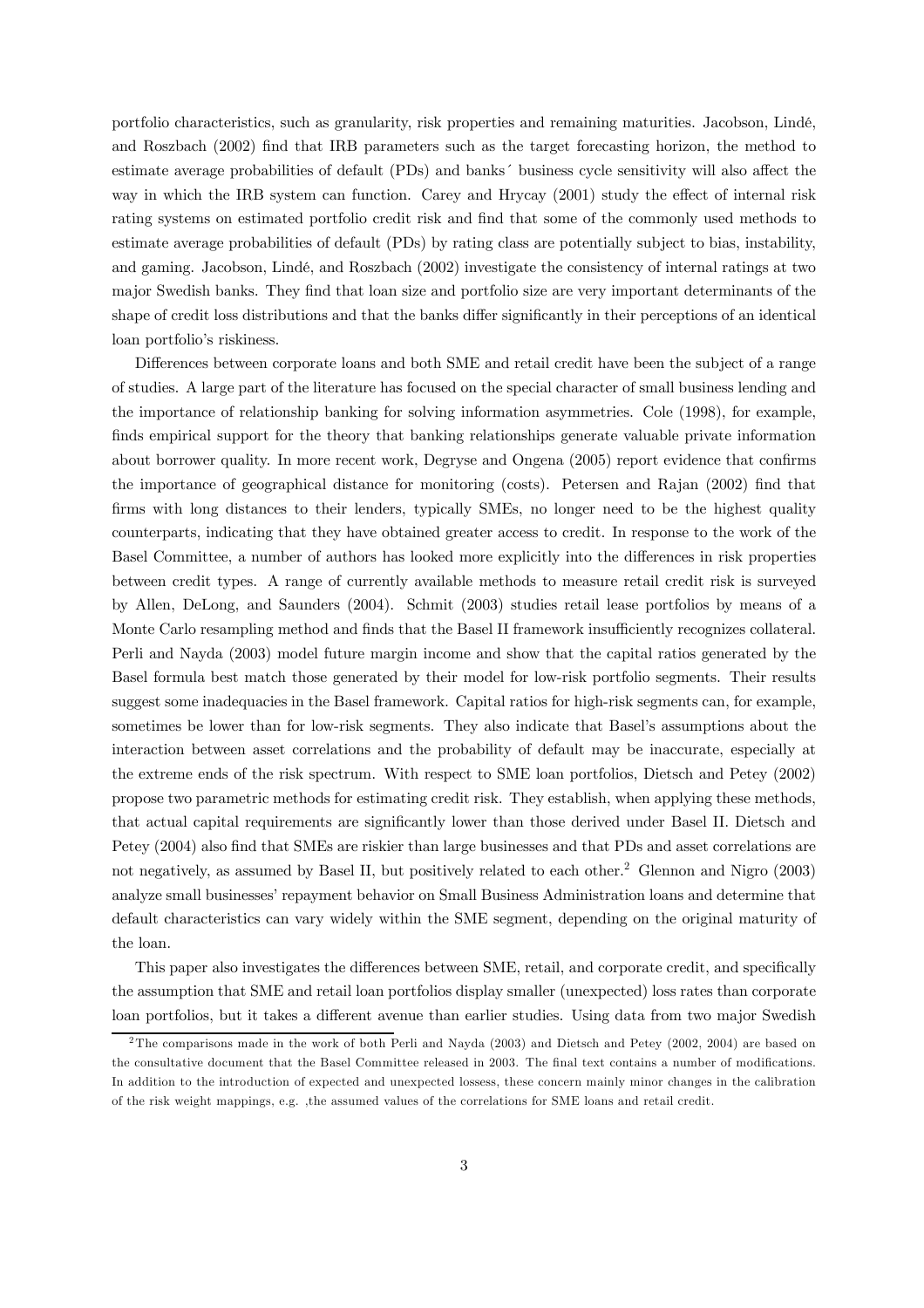banks´ complete business loan portfolios over the period 1997Q1 - 2000Q1, we explore not only if the retail and SME definitions employed in the Basel documents justify the use of more favorable risk weights for these types of credit, but also if any other definition would do so. For this purpose, we compute the credit loss distributions and the implied IRB capital requirements for both SME, retail, and corporate loan portfolios. Our strategy in this paper is to exploit the very large number of loans in each loan portfolio to apply a non-parametric Monte Carlo resampling method, as suggested by Carey (1998).<sup>3</sup> This avoids making unnecessary assumptions about the distribution of default risk and hence guarantees robustness of our results. Another convenient characteristic of our experiments is that we can resample a benchmark portfolio with a constant risk profile by exploiting the presence of 17,476 observations of firms that borrow in both banks simultaneously. This ensures that any differences in the riskiness between loan portfolios are exclusively due to the fact that we sample from SME or retail loans instead of corporate loans, and not the result of a different rating grade composition.

We start by studying the loss distributions of SME loans, retail credit, and corporate loans when applying the standard Basel definitions. Next, we verify if our findings would change if one alters the definitions of what constitutes an SME loan or a retail credit. That is, we compute the credit loss distributions using different threshold values for total sales to divide the banks' loan portfolios into SME and corporate loans and different thresholds for total credit exposure to split up the data into retail and corporate credit. Our objective with these experiments is to verify (i) if the assumptions about the risk properties of SME, retail, and corporate credit that underlie the Basel framework are - if not exactly at least approximately satisfied in the data. Moreover, we want to know (ii) whether the "simple" risk mapping functions that large banking corporations will have to apply under the Basel Committee's new rules are likely to capture the actual riskiness of loan portfolios and thus provide regulators with a correct and consistent picture of banks' loan portfolio credit risk.

Our results show that there is little support for the hypothesis that SME loan portfolios are less risky, or require less economic capital, than corporate loans. Occasionally, SME loans are associated with smaller (unexpected) loss rates, but this finding is highly dependent on the particular SME definition chosen, bank specific, and the portfolio size. For retail credit we obtain similar results. Hence using "simple" risk weight mappings, as is envisioned by the Basel Committee, may create large inequalities between banks, owing to, among other things, differences in the shape of loss distributions between banks.

The organization of the remainder of this paper is as follows. First, in Section 2, we begin with a characterization of the two banks' business loan portfolios and their internal rating systems. Section 3 outlines how retail and SME credit are treated under the Basel II Accord and how this differs from the treatment of corporate loans. Section 4 contains the implied credit loss distributions of corporate, SME, and retail credit portfolios. Here we also display both banks´ IRB capital requirements. Section 5 concludes the paper.

### 2 Data

This section provides a detailed description of the data that we use in Sections 3 and 4. The primary sources of our data are two of the four major Swedish commercial banks and the leading credit bureau

 $3$ The loan portfolios contain approximately 180,000 and 300,000 loans, respectively. During the sample period, the two banks represent approximately 40 percent of the Swedish market for business loans.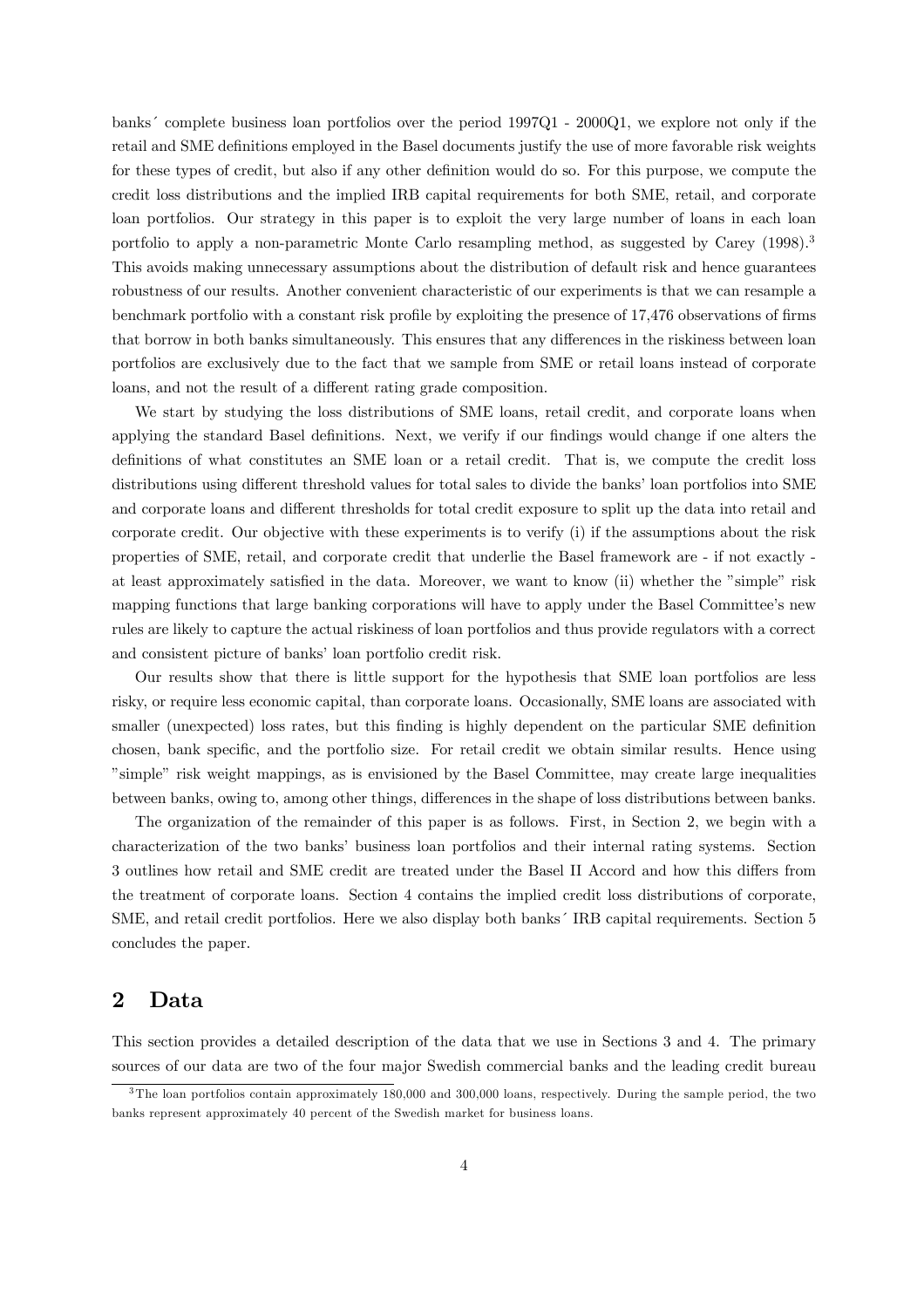in Sweden, Upplysningscentralen AB (UC). For bank A, the data set is a panel consisting of 338,118 observations on bank counterparts, covering 13 quarters of data on all 39,521 Swedish aktiebolag companies that had one or several loans outstanding at the bank on the last day of at least one quarter between January 1, 1997, and March 31, 2000. For bank B we have 183,392 observations on 20,966 aktiebolag between January 1, 1997, and June 30, 2000. Aktiebolag are by approximation the Swedish equivalent of US corporations and UK limited businesses. Swedish law requires every aktiebolag to have at least SEK 100,000 (approximately USD 10,000) of equity to be eligible for registration at the Swedish Patent and Registration Office (PRV). Although we have annual report data on small firms such as general partnerships, limited partnerships and sole proprietors, these will be disregarded because we could not dispose of the relevant credit histories. Observe, however, that a large part of the sample still consists of relatively small enterprises: respectively 65 percent and 53 percent of the banks' observations concern businesses with 5 or fewer employees. During the overlapping sample period, from January 1, 1997, until March 31, 2000, 2,880 of these businesses simultaneously have one or more loans in both banks for at least one quarter. This results in 17,476 "overlapping" observations, making the average overlap duration just over six quarters.

Both banks have supplied a full history of internal credit-related data for all debtors, including the unique, government-provided company identification number. By means of the latter, we have been able to match the banks' data with UC's database, which contains quarterly updated official annual report data and payment remarks information on all Swedish companies. The annual accounting data are collected by UC from PRV, to which firms are required to submit their annual report, and includes all typical balance-sheet and income statement data, such as turnover, inventories, short and long-term debt, total assets, and a range of earnings-related variables. We will discuss the specifics of the data in greater detail below.

Both banks are general commercial banks, with a nationwide branch network serving both private and business customers; neither of them has any widely known specialization profile within these groups. To verify this, we converted the various types of credit into three broader groups, also used by the banks for certain analytical purposes: short-term, medium-term, and long-term lending. Of all counterparts at bank A (B) 69 (71) percent have short-term loans and 72 (68) percent have a long-term or some other type of loan.<sup>4</sup> Having multiple loans is quite common too: about 30 percent of A's and B's counterparts have both a short-term loan and at least one other loan. The average censored duration of a firm's presence in the bank portfolio is 8.6 (8.7) quarters. On average, bank A's and B's portfolio have a size of SEK 168.4 bn. and 143.7 bn. and contain 24,895 and 12,642 counterparts respectively; B thus typically grants its counterparts over 50 percent larger loans than A does: 11.37 mn. kronor, on average, compared with 6.76 mn. for A.

Table 1 offers some more perspective on the composition of banks' portfolios in terms of counterpart size. Both grant an important part of their loans to small and medium size enterprises: of all counterparts, 65 percent at A and 55 percent at B have few or fewer employees; A is somewhat better represented among businesses with one to five employees.5 Only 6 to7 percent of all counterparts at both A and B have more

<sup>4</sup>Owing to different granularities in the banks' classification systems, it is difficult to make detailed comparisons beyond short-term loans.

<sup>5</sup>Companies without any employees are either owner-run businesses or holding/finance units within a larger concern. Although we believe the number of holding/finance units to be small, we are not able to verify this in our data. For the purpose of our analysis, this distinction is not of importance, however, because we select businesses by means of their total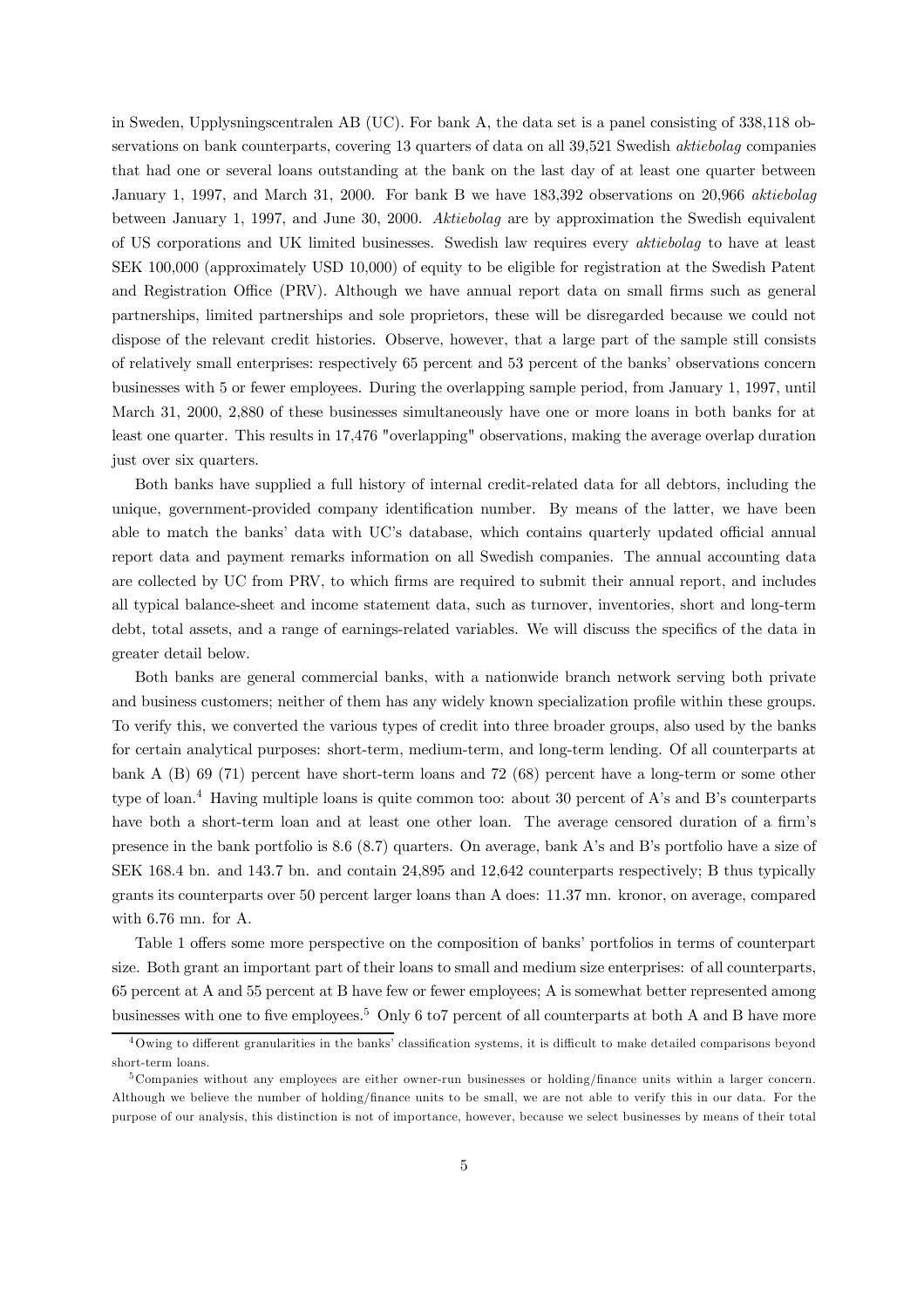than 25 employees. The third column of Table 1 supports our first impression of A being slightly more specialized in small businesses: approximately 40 percent of all its counterparts have sales below SEK 2 mn. and 25 percent even stay below SEK 1 mn., compared to 25 and 15 percent at B. Obviously, B has a larger presence among firms with higher sales; close to 40 percent have revenues over SEK 10 mn. whereas only 25 percent at A do so. Only two percent of each bank's counterparts does not classify as an SME according to the Basel definition.<sup>6</sup> In terms of total credit exposure, the non-SMEs are significant enough, though, owing to the size of their credit lines: at bank A they represent about 35 percent of total credit, while they stand for just over 20 percent at bank B.

|                | No. employees |        | Granted credit (SEK)                |        |        |            | Total sales (SEK mn.) |        |
|----------------|---------------|--------|-------------------------------------|--------|--------|------------|-----------------------|--------|
|                | A             | B      |                                     | A      | В      |            | A                     | B      |
| $\overline{0}$ | 11.07         | 14.32  | $0-50k$                             | 13.65  | 2.37   | $\lt.5$    | 12.36                 | 8.10   |
| 1              | 16.72         | 9.38   | $50k-100k$                          | 13.27  | 2.24   | .5-1       | 11.00                 | 6.67   |
| $2 - 5$        | 37.67         | 29.79  | $100k-250k$                         | 19.85  | 6.53   | $1-2$      | 15.67                 | 10.56  |
| $6 - 25$       | 24.42         | 32.46  | $250k - 500k$                       | 15.71  | 12.17  | $2 - 3$    | 9.52                  | 8.10   |
| 26-50          | 4.27          | 6.65   | $0.5$ mn- $1$ mn                    | 11.20  | 20.52  | $3-4$      | 6.36                  | 6.63   |
| 51-100         | 2.54          | 3.86   | $1mn-2,5mn$                         | 10.76  | 23.80  | $4 - 5$    | 4.74                  | 5.43   |
| 101-250        | 1.83          | 2.26   | $2.5$ mn- $5$ mn                    | 5.75   | 12.68  | $5 - 7.5$  | 8.08                  | 9.80   |
| 250-1000       | 1.07          | 0.90   | $5\mathrm{mn}\text{-}10\mathrm{mn}$ | 3.82   | 7.97   | $7.5 - 10$ | 4.83                  | 6.40   |
| >1000          | 0.41          | 0.38   | $10mn-1bn$                          | 5.91   | 11.59  | $10 - 25$  | 12.04                 | 17.17  |
|                | 100.00        | 100.00 | $1bn-$                              | 0.08   | 0.13   | 25-50      | 5.63                  | 8.12   |
|                |               |        |                                     | 100.00 | 100.00 | 50-100     | 3.76                  | 5.57   |
|                |               |        |                                     |        |        | 100-250    | 2.97                  | 4.44   |
|                |               |        |                                     |        |        | 250-1000   | 2.07                  | 2.12   |
|                |               |        |                                     |        |        | >1000      | 0.97                  | 0.89   |
|                |               |        |                                     |        |        |            | 100.00                | 100.00 |
|                |               |        |                                     |        |        |            |                       |        |

Table 1: Profile of companies in bank loan portfolios: debtors split up according to employee number, credit line size and total sales (in percentage shares),  $N_A = 323,671, N_B = 176,985.$ 

Table 1 also reveals that not only the average but also the median size of credit lines varies between banks, implying that differences occur not only at the tails of the distribution. In bank A the median credit line has a size between SEK 250k and SEK 500k, quite a bit below its average of SEK 6.76 mn., while bank B has a median credit facility between SEK 1 mn. and SEK 2.5 mn., somewhat closer to its average of SEK 11.37 mn. Although it is difficult to identify a single explanation, one can point out some differences. Bank A is strongly represented in the loan size segment up to SEK 1 mn., while more than 50 percent of the counterparts in bank B have a total exposure over SEK 1 mn.; only about 10 percent of its loans stays under SEK 250,000. Overall, bank B has a greater share of its counterparts in industries with larger credit lines, such as real estate, energy and water, and forestry and paper. In addition, it lends more to some businesses than A does, for example in telecom and other services. If we employ the Basel definition of "other retail exposure," approximately 94 percent of all counterparts in bank A and about 88 percent in bank B could potentially qualify as retail exposure. The "corporate" exposure, however, represents the bulk of each bank's loan portfolio: 88 percent in A and 86 percent in B.

turnover or total credit facility.

 $6$ Total sales below EUR 50 mn, which corresponds to approximately SEK 450 mn.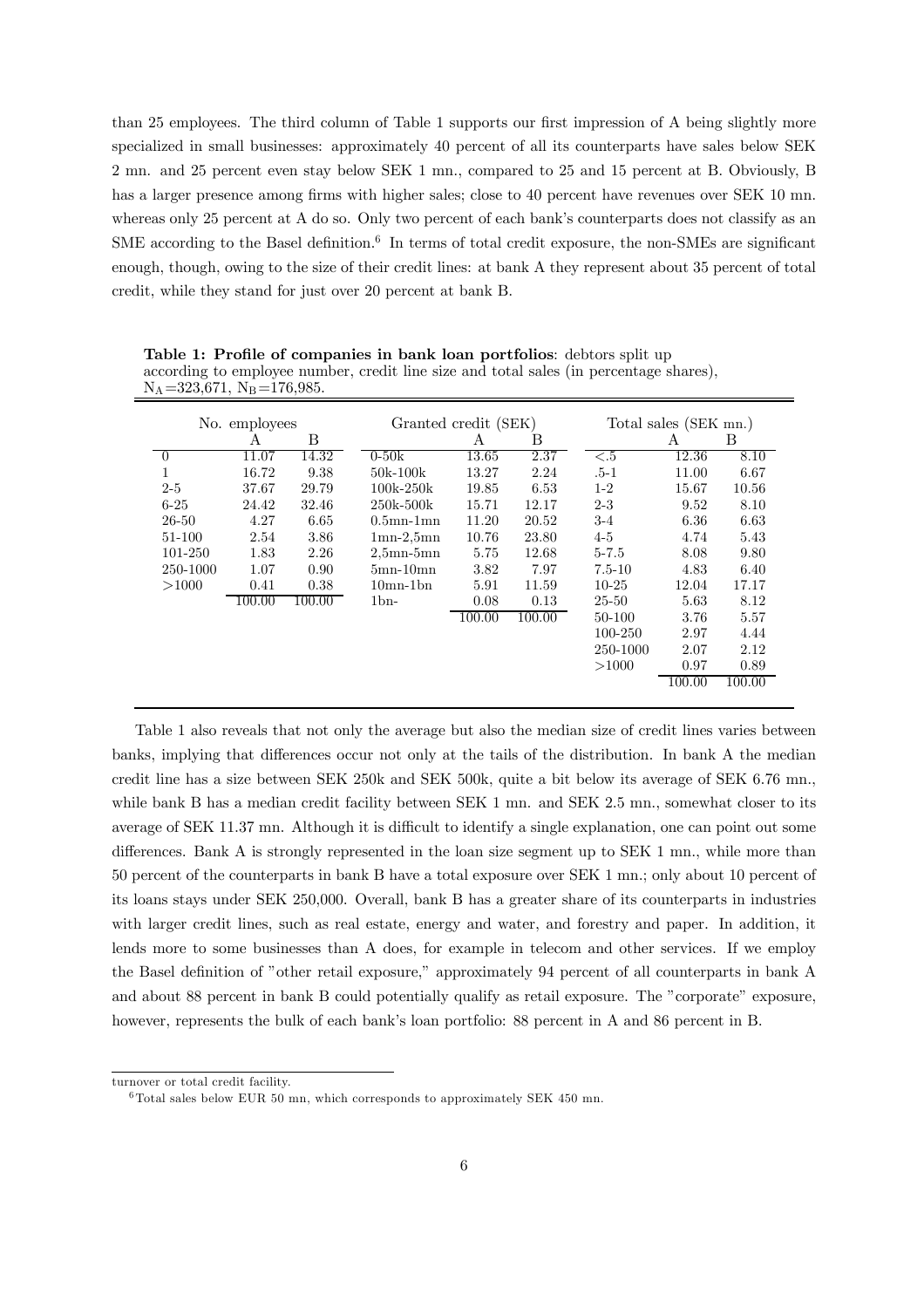Table 2: Industry composition of portfolios when divided into corporate, SME and retail credit along the official Basel definitions. Corporate = Total sales above  $\epsilon$ 50 mn. SME = Total sales below  $\epsilon$ 50 mn. Retail = total credit below  $\epsilon$ 1 mn. Nobs (A) =  $323,671$ , Nobs(B) =  $176,985$ .

| Industry              | As a percentage of all counterparts |       |            |       |       |        |           |       | As a percentage of all credit<br><b>SME</b><br>Retail<br>B<br>B<br>А<br>А<br>3.17<br>0.91<br>1.10<br>2.80<br>1.26<br>2.66<br>2.41<br>1.71<br>0.69<br>1.37<br>2.12<br>1.56 |       |       |       |  |  |  |  |
|-----------------------|-------------------------------------|-------|------------|-------|-------|--------|-----------|-------|---------------------------------------------------------------------------------------------------------------------------------------------------------------------------|-------|-------|-------|--|--|--|--|
|                       | Corporate                           |       | <b>SME</b> |       |       | Retail | Corporate |       |                                                                                                                                                                           |       |       |       |  |  |  |  |
|                       | A                                   | B     | А          | B     | А     | B      | А         | B     |                                                                                                                                                                           |       |       |       |  |  |  |  |
| Agriculture & fishing | 0.83                                | 0.36  | 3.37       | 3.78  | 3.47  | 4.15   | 0.07      | 0.01  |                                                                                                                                                                           |       |       |       |  |  |  |  |
| Forestry & paper      | 5.90                                | 5.38  | 1.11       | 2.26  | 1.07  | 1.87   | 4.98      | 8.92  |                                                                                                                                                                           |       |       |       |  |  |  |  |
| Electro               | 3.82                                | 1.54  | 1.10       | 1.09  | 1.08  | 1.11   | 2.56      | 0.32  |                                                                                                                                                                           |       |       |       |  |  |  |  |
| Chemical              | 3.51                                | 2.59  | 0.47       | 0.45  | 0.45  | 0.48   | 4.43      | 1.32  | 1.47                                                                                                                                                                      | 0.50  | 0.84  | 0.50  |  |  |  |  |
| Energy & water        | 5.09                                | 6.73  | 0.24       | 0.65  | 0.19  | 0.39   | 4.02      | 11.56 | 3.27                                                                                                                                                                      | 3.31  | 0.30  | 0.63  |  |  |  |  |
| Construction          | 2.54                                | 2.99  | 9.94       | 8.25  | 10.23 | 8.79   | 1.60      | 0.82  | 4.64                                                                                                                                                                      | 4.58  | 6.87  | 6.40  |  |  |  |  |
| Other manufacturing   | 25.13                               | 20.54 | 13.20      | 15.27 | 12.87 | 15.31  | 16.68     | 8.21  | 22.07                                                                                                                                                                     | 9.05  | 18.76 | 17.32 |  |  |  |  |
| Wholesale trade       | 20.20                               | 18.41 | 17.57      | 19.47 | 17.77 | 19.74  | 7.51      | 6.72  | 11.57                                                                                                                                                                     | 10.88 | 21.5  | 21.22 |  |  |  |  |
| Retail trade          | 2.37                                | 4.59  | 9.84       | 9.38  | 10.24 | 10.34  | 4.72      | 3.68  | 2.06                                                                                                                                                                      | 1.92  | 7.57  | 7.66  |  |  |  |  |
| Hotel & restaurant    | 0.64                                | 0.43  | 2.58       | 2.59  | 2.63  | 2.75   | 0.66      | 0.09  | 0.93                                                                                                                                                                      | 1.15  | 1.90  | 1.86  |  |  |  |  |
| <b>Transport</b>      | 7.69                                | 6.00  | 6.86       | 7.34  | 7.08  | 7.54   | 5.41      | 3.27  | 4.32                                                                                                                                                                      | 4.75  | 6.83  | 7.06  |  |  |  |  |
| Telecom               | 1.09                                | 1.71  | 0.09       | 0.08  | 0.10  | 0.08   | 0.33      | 3.49  | 0.18                                                                                                                                                                      | 0.12  | 0.13  | 0.06  |  |  |  |  |
| Finance               | 5.37                                | 6.66  | 1.42       | 1.08  | 1.27  | 0.91   | 18.25     | 14.89 | 6.16                                                                                                                                                                      | 6.31  | 1.66  | 0.88  |  |  |  |  |
| Real estate           | 8.17                                | 13.29 | 6.69       | 13.74 | 5.43  | 11.41  | 23.98     | 30.08 | 28.22                                                                                                                                                                     | 33.83 | 11.59 | 17.24 |  |  |  |  |
| Other services        | 6.80                                | 8.37  | 21.51      | 11.70 | 21.98 | 12.06  | 4.48      | 6.38  | 9.30                                                                                                                                                                      | 17.09 | 13.35 | 9.39  |  |  |  |  |
| Government & health   | 0.84                                | 0.43  | 2.95       | 1.37  | 3.08  | 1.51   | 0.30      | 0.24  | 0.54                                                                                                                                                                      | 0.28  | 1.49  | 0.92  |  |  |  |  |

For the purpose of better understanding the data used in the experiments of Section 4, we have broken down the loan portfolios of bank A and B into separate corporate, SME, and retail portfolios.<sup>7</sup> Table 2 shows that the composition of the banks' portfolios is quite similar in many respects. Most industries have very similar shares in the banks' portfolios, both in terms of counterparts and most of them also in terms of total exposure. In terms of counterpart numbers, other manufacturing, wholesale trade, and real estate are the three greatest corporate customer groups in both banks: together they account for roughly half of the customer stock.<sup>8</sup> Bank B has more loans outstanding in the corporate real estate sector, while bank A is better represented among manufacturing corporates. When expressed in terms of share of total credit, real estate, financial services, and other manufacturing are most important. In the SME portfolios, other services companies play an important role in bank A (21.5 percent of all counterparts), while B is more active among smaller real estate businesses.<sup>9</sup> When looking at their share of total credit, both banks lend more than two out of three kronor to a real estate, a wholesale trade, other manufacturing business or other service firm. In the retail credit segment, the image is quite similar, but retail trade business make up 8 to 10 percent of the portfolio. Despite these apparent similarities between bank A and B, there are also a number of differences to speak of, mainly related to the variation in the size of average credit lines between industries. First of all, bank B grants loans that are on average nearly double the size of a loan in bank A. As one might expect, the quantitatively important differences occur in the corporate segment. Table A1 in the Appendix shows that bank B grants loans to telecom businesses that

<sup>7</sup> In Table 2, we break down the data using only the official Basel definitions. As we have already mentioned, we will, in Section 4, also use other split-ups.

<sup>8</sup>Real estate business includes, among other things, the exploitation of land, trade in real estate, intermediation, rental and management of both commercial and private real estate, and tenant-owners associations.

<sup>9</sup> Broadly, other services is composed of three main groups: business, and publicly and personally oriented service companies. The first consists mainly of computer and software consultancy, R&D and all other remaining business service companies, including law firms, accountants and (non-computer) consultants. The second comprises cleaning, waste management and special interest organizations. The last group includes, apart from any other services that most people regularly purchase, artistic professions, radio, TV, museums and leisure activities.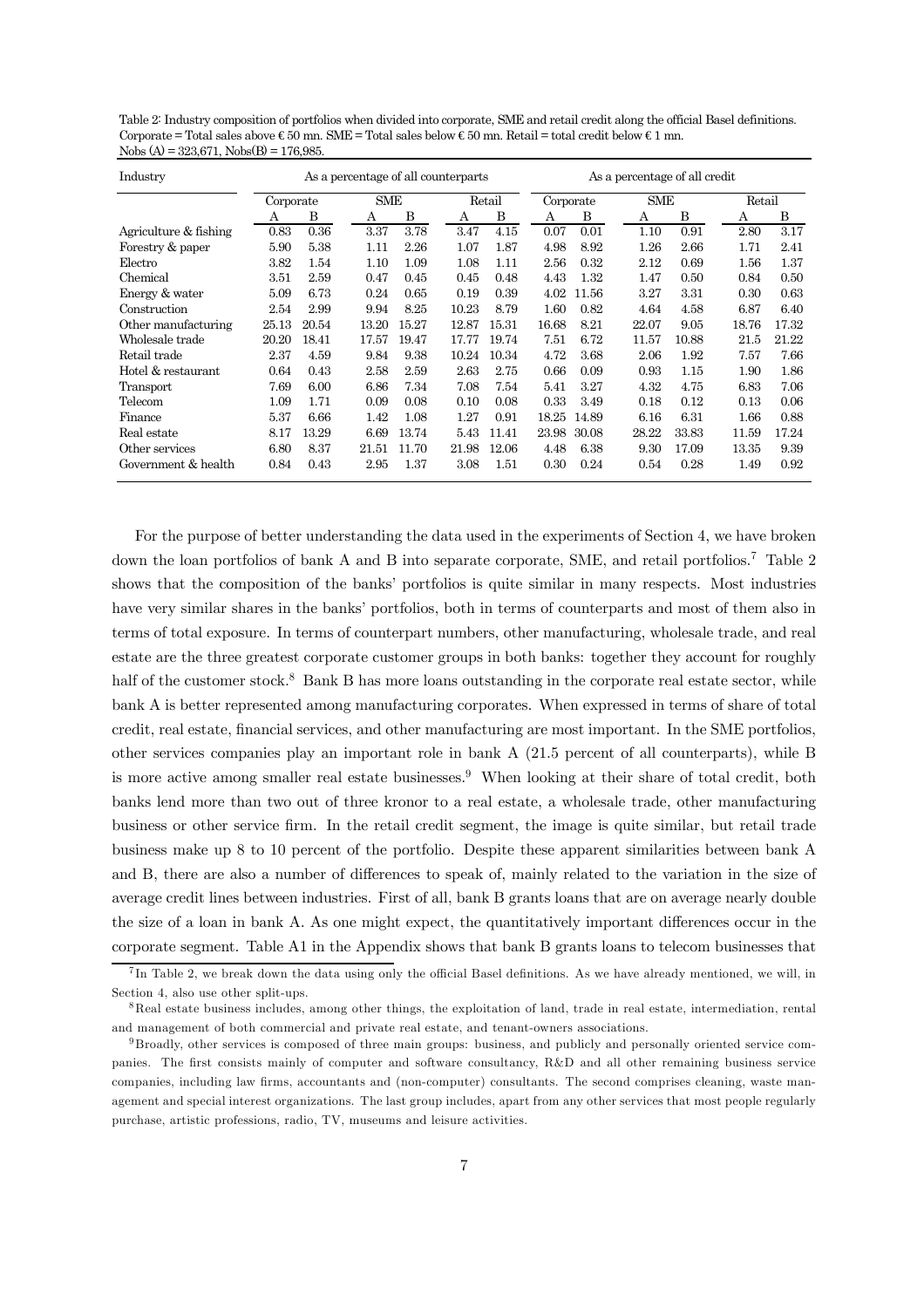

Figure 1: Quarterly default rates for counterparts in subportfolios of banks A and B.

are about 10 times bigger than those of bank A. Even in energy and water, forestry, and government and health, bank B grants substantially bigger loans. Bank A, on the other hand, grants loans twice as big in the retail trade sector. In the SME segment, the differences are smaller. A grants bigger loans to finance companies, and other service businesses. In the retail portfolio, loans are, by their nature, small and on average between SEK 0.4 mn. and SEK 2.7 mn., depending on the industry. The relative sizes of loans differ substantially however, usually by up to a factor of two, and in nearly each sector, one of the banks is clearly the more generous lender.

Figures 1 and 2 provide us with some further insight into the counterparts of both banks. Figure 1 summarizes the available information on default behavior among counterparts in the corporate, SME, and retail sub-portfolios of each bank. Although the sample period covers only 13 quarters, the default rates display quite some fluctuation, both over time and between portfolio types. In bank A defaults among SME and retail exposures reach their maximum rate in the fourth quarter of 1997 at levels of 2.2 to 2.3 percent. In bank B the sample peak is reached four quarters earlier, at 1.9 to 2.1 percent. Within the sample period, SME and retail default rates fluctuate between 0.9 and 2.3 percent, with SME exposures consistently displaying default rates that are between .05 and 0.2 percent lower than for retail loans. Default 0behavior among corporates is completely different, both when contrasted with SME and retail exposures and when compared between banks. In bank A, the maximum default rate among corporates is .6 percent, while in fact no defaults at all occurred among the corporate borrowers of bank B.

Both institutions maintain an internal credit rating scheme. Bank A requires each business customer to be assigned to one of 15 credit rating classes, while B uses seven classes. At A, rating class one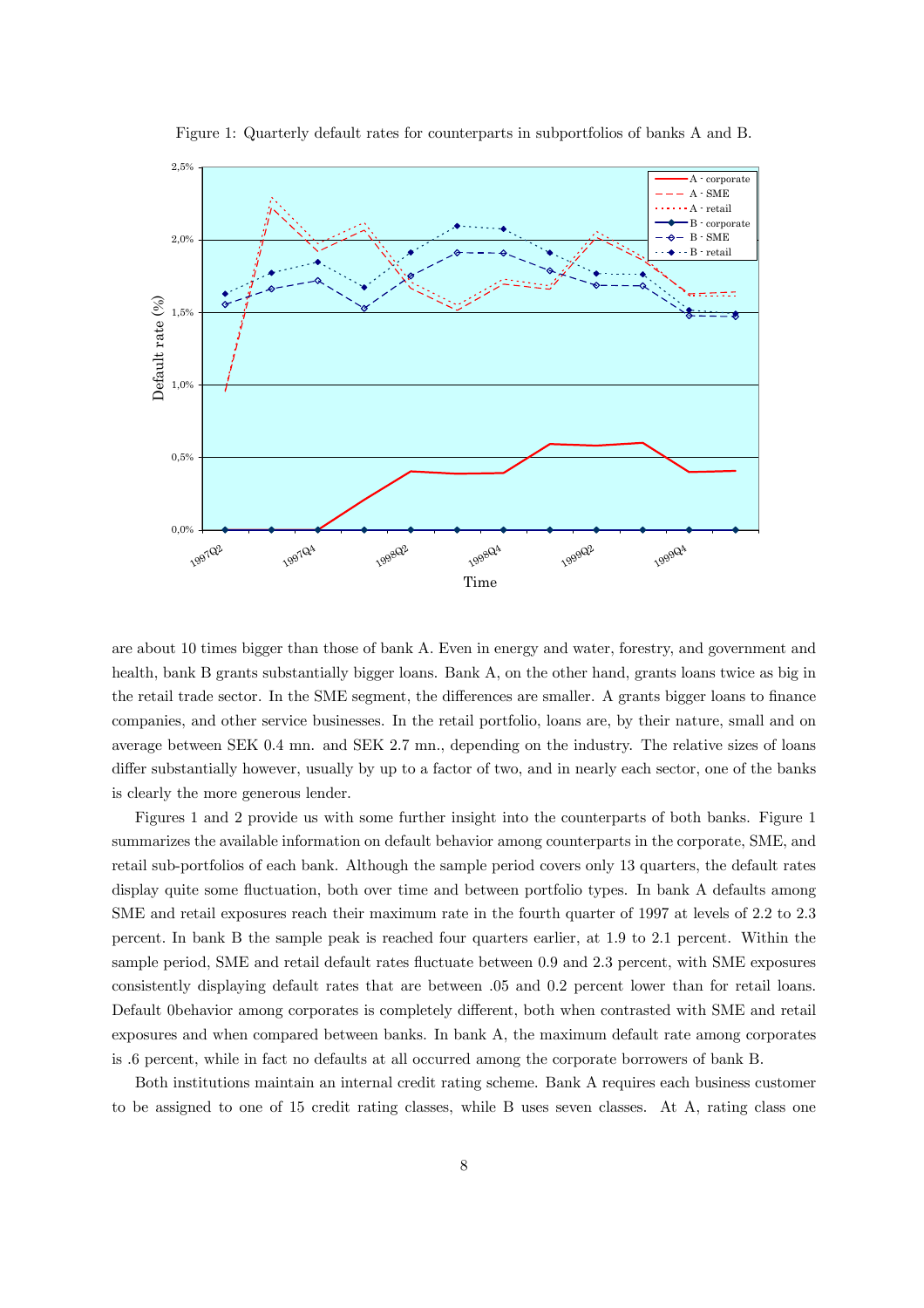

Figure 2: Distribution of debtors over risk classes in the complete portfolios of banks A and B.

represents the highest credit quality and class 15 stands for the lowest credit quality (factual default) with the intermediate grades intended to imply a monotonically increasing risk profile. Bank B has the most creditworthy counterparts in rating class one and the least creditworthy ones in class seven. Two conditions must be satisfied for a counterpart to be assigned to the default category. First, payments on the principal or interest must be at least 60 days overdue. Second, a bank official needs to make a judgment and conclude that any such payment is unlikely to occur in the future. A comparison with data from the credit bureau (not shown here) shows that ratings A15 and B7 are both highly correlated with (the officially registered) bankruptcy. Generally the rating class leads the latter by one or more quarters, most likely because of the length of legal procedures that have to be completed before bankruptcy is officially invoked. In the remainder of this paper, when talking about a default, we will refer to the above definition used by the banks: a loan that is assigned to rating class 15 in bank A or class 7 in B.

The assignment of an internal rating to a new loan or the re-evaluation of a counterpart rating is performed according to a set of quantitative and qualitative criteria. There are two quantitative measures. First, the credit bureau, UC, provides an external rating that reflects the assessment of counterpart bankruptcy risk over the next eight quarters. This rating is calculated using information available from the tax authorities, PRV, and credit remark data.10 Second, the banks estimate the probability of default by means of models that use both the information available from UC internal information as inputs. Our understanding is that these models have been inspired by the Z-score model of Altman (1968), the Zeta model of Altman, Haldeman, and Narayanan (1997) and the KMV model (2005). Bank A maps these probabilities of default into a rating class scheme such that the classes should mimic the ratings of Moody's and Standard & Poor's. The qualitative criteria are summarized in counterpart rating classification handbooks.<sup>11</sup> Credit ratings are updated at least once every 12 months.

 $10$  For details and an evaluation of their model-based approach, see Jacobson and Lindé (2000).

 $11$ The handbook provides so-called verbal definitions (descriptions) of the properties of firms in a given rating class along a number of dimensions. The criteria are not weighted according to some formal scoring procedure in the rating decision. Ultimately, a so-called credit committee aggregates all information and decides to what class a counterpart is assigned. Jacobson et al. (2002) contains a description of the essentials of bank A's handbook characterization of the rating classes.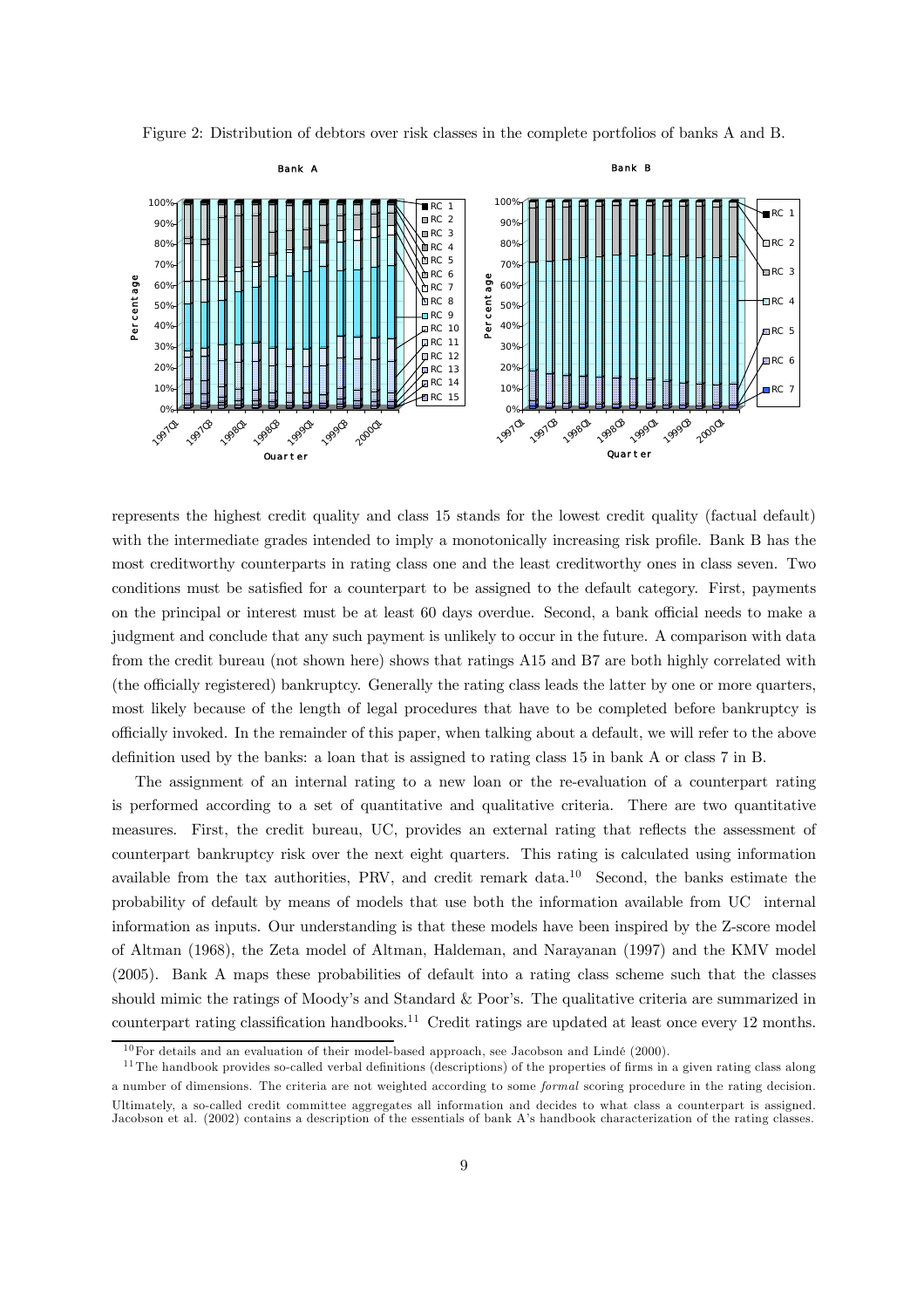

Figure 3: Distribution of loans over rating classes for the corporate, SME and retail portfolios.

Figure 2 shows how the counterparts in the complete portfolios were distributed over all rating grades. A number of characteristics are worth mentioning. First, both banks appear to allocate a large share of debtors to one risk class. Over the sample period, A has between 20 and 40 percent of all counterparts in class nine, while B has 50 to 60 percent in rating class four. To a large extent, this phenomenon reflects the fact that new loans generally enter the system in these two classes. Given the inertia in risk ratings, this automatically creates a concentration in the "entrance" class. More generally, counterparts tend to be confined to a subset of the available grades: between 95 and 99 percent are located in nine (three) classes in bank A (B). In both banks the relative importance of each class varies quite a bit over time, although the pattern is simpler and clearer in bank B owing to the smaller number of grades. The effect of these composition changes on the average riskiness of the portfolios can be determined with a weighting scheme for the loans in each rating class. Carling et al. (2002), for example, calculate loss distributions using a default risk model and evaluate the effect of counterpart migrations on different measures of risk. In this paper we use only the rating transitions (to be exact: the probabilities that a counterpart in risk class i defaults within time horizon s) in the Monte Carlo draw and can therefore ignore the effect of changes in the composition of the portfolio on its riskiness.<sup>12</sup> For a detailed treatment of the complete data set we refer to Jacobson, Lindé, and Roszbach (2002).

Figure 3 displays the distribution of loans over the various rating grades for the corporate, SME, and retail sub-portfolios. Not completely surprisingly, the profile of SME and retail loans is quite similar. Corporate loans have, on average, better ratings than loans to smaller firms and smaller loans. For the experiments in Section 4, this doesn't matter however, since we will sample portfolios with a standardized risk profile - to avoid the bias that may result from such differences in rating grades as we showed in Figure 3.

# 3 The Basel II treatment of retail and SME credit

In the new Basel regulatory framework, banks will be permitted to choose from three systems to calculate the minimum capital requirements for credit risk. One alternative will be to measure credit risk following the standardized approach, that has been designed to be implementable for all banks. Under this approach, a portfolio of bank loans is characterized by (a relatively small number of) risk categories and the risk

 $12$  For our purposes we need only to rely on the stability of transition patterns.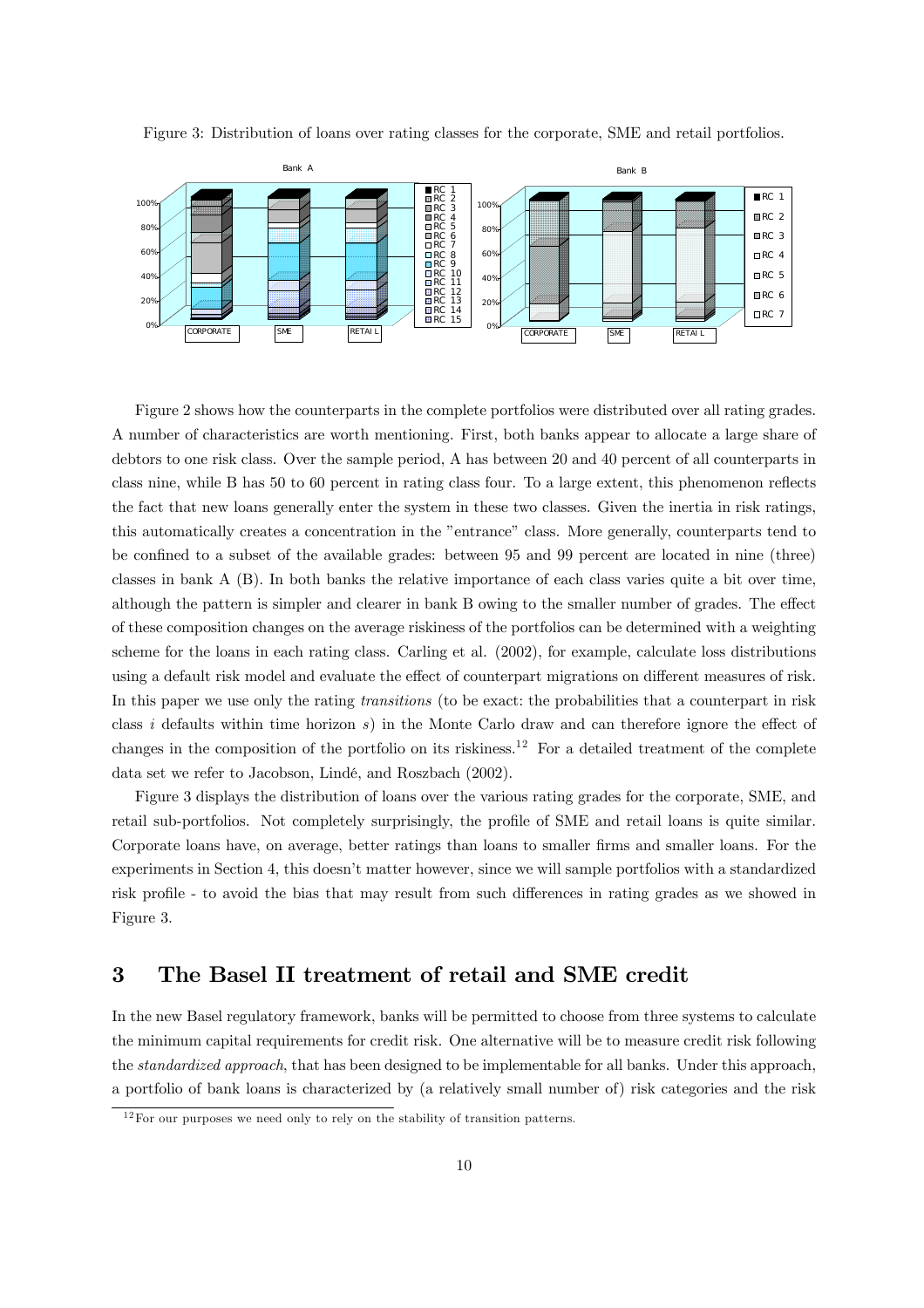weight associated with each category is based on an external risk assessment institution's evaluation of counterpart risk.

A second alternative, called the IRB approach, the application of which is subject to approval by national supervisors, allows banks with more internal data available to estimate risk parameters by itself to employ internal ratings to assess the riskiness of their credit portfolios. Under both approaches, matching risk weight functions - mappings by which an asset's risk characteristics are transformed into capital requirements - have been created for a variety of asset types.<sup>13</sup> This reflects the fact that assets can have different risk parameters and that their credit loss distributions can be differently shaped. Moreover, for most asset classes, the IRB approach can be implemented at two different levels of sophistication: using either the so-called *foundation IRB approach* or the *advanced IRB approach*.<sup>14</sup> Because this paper investigates the differential treatment of SME and retail loans in the Basel II rules for credit risk buffer capital requirements, we will in this section restrict ourselves to that part of Pillar 1 in the Accord that deals with credit risk. Since the data we have at our disposal contain information on internal ratings, we implement our analysis using the IRB approach. With respect to the standardized approach, we suffice here with observing that it builds on country-specific mappings, authorized by supervisory authorities, from external risk ratings, similar to those of rating agencies such as Moody's Investor Service and Standard & Poor´s, into asset specific risk weights.

Under the new Accord, banks will have to categorize banking-book exposures into five broad classes of assets with different underlying risk characteristics: corporate, sovereign, bank, retail, and equity exposures. Within the corporate category, special rules for five separate sub-classes have been defined: project- , object-, and commodities finance, income-producing real estate, and high-volatility commercial real estate. Retail exposures belong to one of three subgroups: residential mortgages, qualifying revolving retail credit, and "other" retail exposures. Within the corporate category, loans to SMEs get a more favorable treatment through a firm-size adjustment factor. Relative to corporate exposure, retail credit also requires less regulatory capital. To what extent qualification of a loan as retail credit implies lower capital requirements than qualification as corporate/SME does will depend on the size of a firm. We will discuss these differences in greater detail in the presentation of the risk weight mappings below.

Compared with the *standardized approach*, the more elaborate *IRB approach* makes further use of the information collected, and processed in the bank's internal counterpart risk-rating operations. Banks that choose to apply the IRB approach will, for example, have to assign all counterparts an internal risk rating. The foundation approach only requires a bank to provide estimates of PD for each rating grade; the bank can rely on supervisory estimates for other risk components. The advanced approach also requires internally generated inputs on loss given default (LGD) rates, exposure at default (EAD) and maturity (M) estimates from a bank. For each asset type, the IRB methodology contains three key elements: the estimated risk factors, the mapping of risk factors into risk weights, and a set of minimum requirements that must be met in order for a bank to use the IRB method. For corporate-, sovereign-, and bank exposures, banks can choose between the foundation and the advanced approach. For retail credit there is no distinction between the foundation and the advanced approach, because banks must

<sup>&</sup>lt;sup>13</sup>Although the categorization differs depending on the approach chosen, it tends to split up assets into corporate, sovereign, bank, retail, and equity exposures, with some of them further divided into sub-categories.

 $14$ This paper exlusively deals with the differential treatment of SME and retail loans in the calculation of minimum capital requirements for credit risk. Therefore, the description in this section will limit itself to the part of Pillar 1 in the new Basel Accord that deals with credit risk.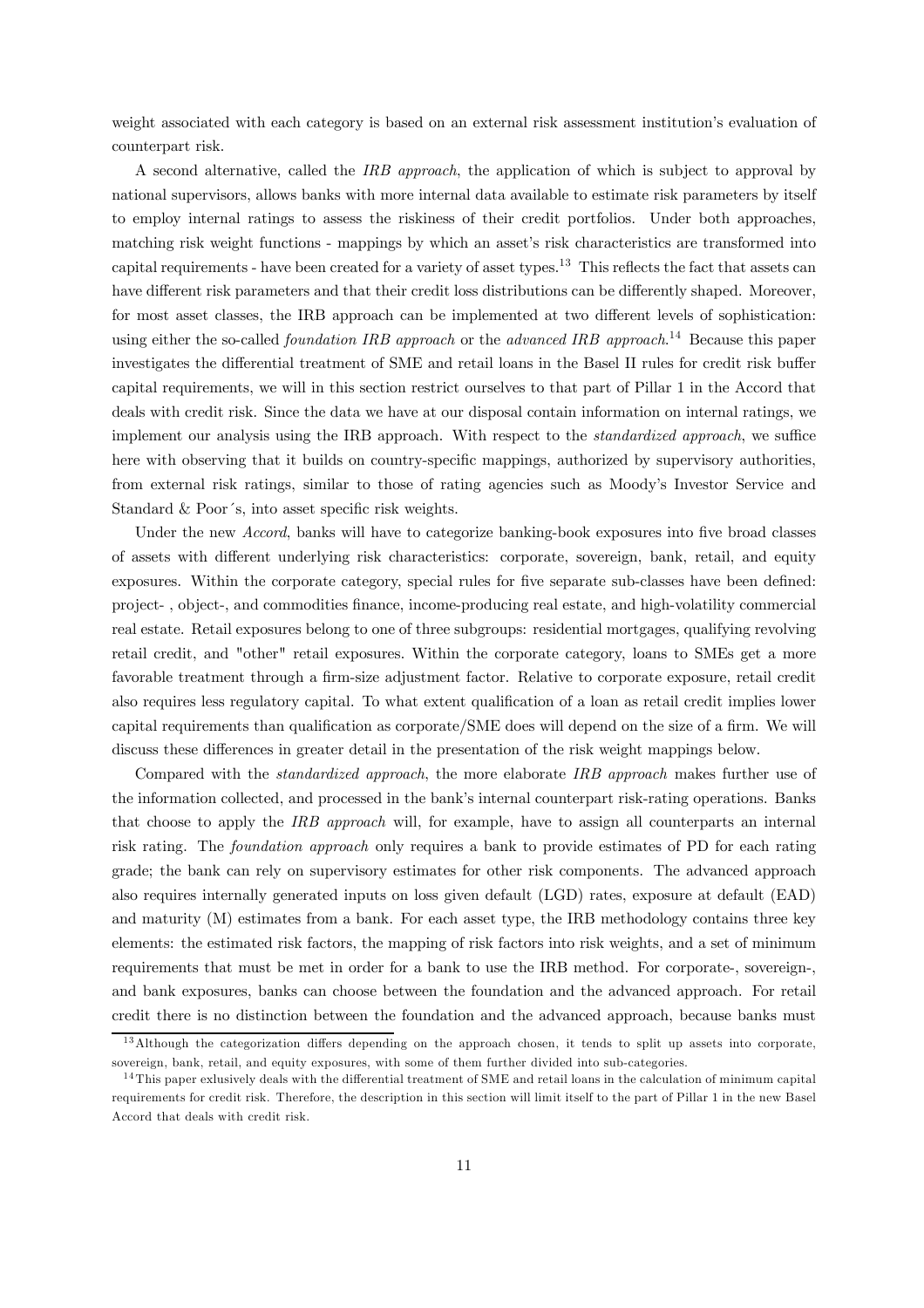always provide their own estimates of PD, LGD, and EAD. For equity exposures, no foundation approach exists, but banks can decide to base their capital requirements on either an advanced- or a market-based approach.

Ultimately, by using the risk weight mappings calibrated by the Basel Committee, a bank that applies the IRB approach will calculate its minimum regulatory buffer capital as the product of the risk-weighted assets and the 8 percent absolute capital requirement, summed over all loans and asset types.<sup>15</sup>

### 3.1 Corporate and SME exposure

For all regular corporate exposure, the derivation of risk-weighted assets depends on estimates of the probability of default  $(PD)$ , the loss given default rate  $(LGD)$ , the effective maturity  $(M)$ , and the exposure at default  $(E)$ . The formula to calculate the risk weight (also-called capitalization rate or capital ratio) for any arbitrary corporate loan  $i$  is:

$$
RW_i = LGD_i \times \left\{ N \left[ (1 - \rho_i)^{-.5} . N^{inv} \left[ PD_i \right] + \sqrt{\left( \frac{\rho_i}{1 - \rho_i} \right)} . N^{inv} \left[ .999 \right] \right] - PD_i \right\} \times \left( 1 - 1.5 \mu_i \right)^{-1} \times \left( 1 + \mu_i \left( M_i - 2.5 \right) \right),
$$
\n(1)

where PD and LGD are both measured as decimals, and  $\rho_i$  is the calibrated "correlation" coefficient, to be computed as

$$
\rho_i = .12 \times \left( \frac{1 - e^{-50 \times PD_i}}{1 - e^{-50}} \right) + .24 \times \left( 1 - \left( \frac{1 - e^{-50 \times PD_i}}{1 - e^{-50}} \right) \right),\tag{2}
$$

and the "maturity" adjustment factor  $\mu_i$  is set equal to

$$
\mu_i = (.11852 - .05478 \ln (PD_i))^2. \tag{3}
$$

As mentioned earlier, banks that adopt the IRB methodology will be using internal data to estimate the risk parameters. Nevertheless, they are obliged to use a minimum probability of default of 0.03 percent if the one-year  $PD_i$  associated with the borrower's internal risk grade falls below this lower bound, so that:

$$
PD_i = \max\left\{0.0003, PD_i^{internal, 1 year}\right\}.
$$
\n
$$
(4)
$$

How  $LGD_i$  will be calculated depends on whether a bank chooses the foundation or the advanced IRB approach. Under the foundation approach senior claims not secured by recognized collateral carry a 45 percent  $LGD$  compared with 75 percent for subordinated loans.<sup>16</sup>

<sup>&</sup>lt;sup>15</sup>The 8 percent average capital requirement that already existed in the Basel I Accord has been maintained in Basel II. See equation (5) for the calculation of the capital ratio. The definition of eligible regulatory capital (the numerator) is also unchanged, although appropriate adjustments need to be made to account for the fact that expected credit losses are no longer covered by the minimum regulatory capital.

 $16$ An LGD of 35 percent can be set at national discretion for mortgages on office and/or multi-purpose/tenant premises or to employ a broader definition of subordination. Collateral is taken into account in a way that closely follows the comprehensive method under the *standardized approach*. To be allowed to apply the *advanced approach*, a bank must satisfy a number of minimum requirements, mostly concerning the quality of their internal loss rate data. The most important ones are that: (i) the estimate should be a long-term (also called default weighted) average, not an average of mean annual loss rates and (ii) the minimum data observation period should be at least seven years (five years for retail exposure). Exposure types for which the LGD fluctuates over the business cycle should be assigned an LGD that is typical for economic downturns.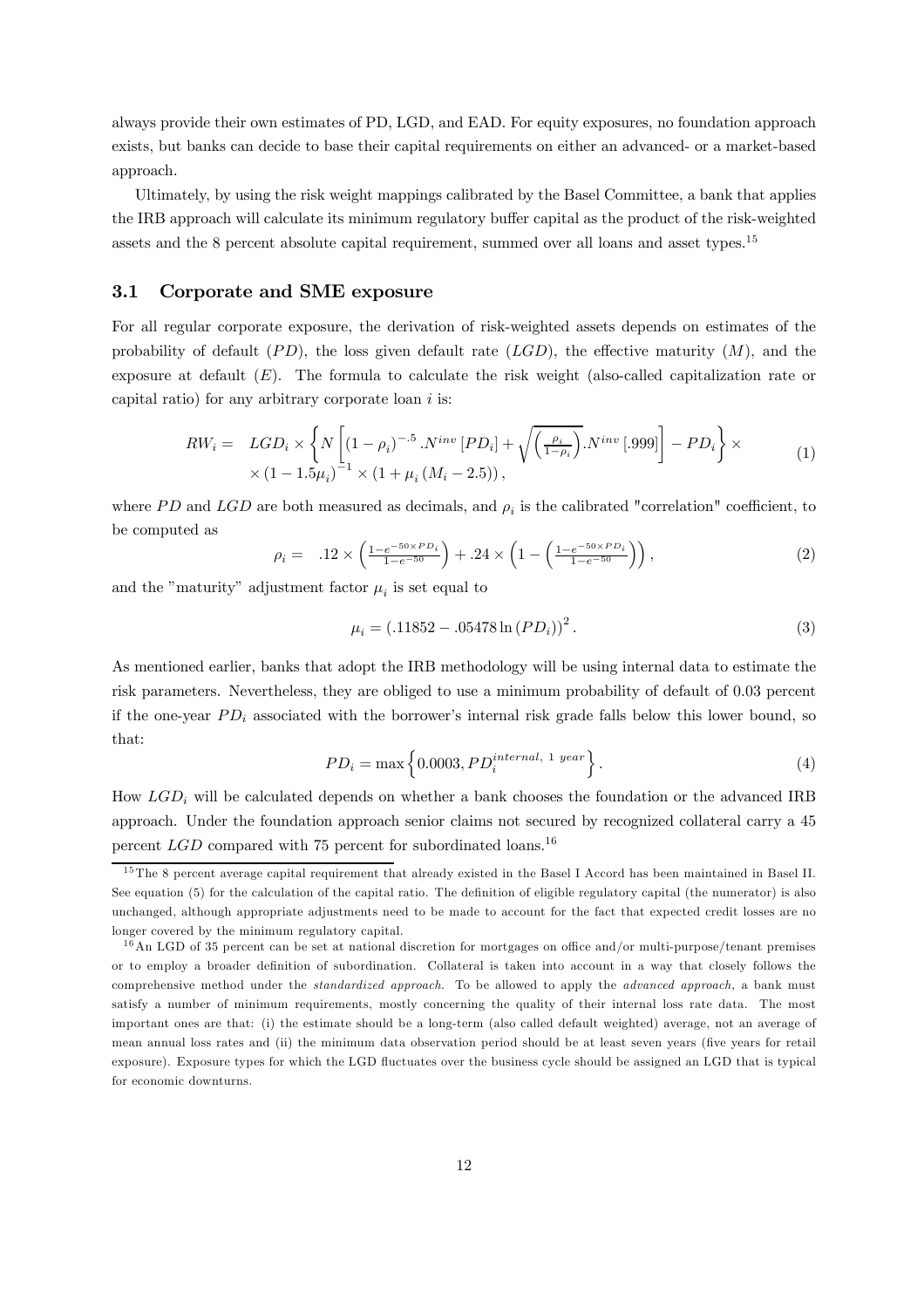

Figure 4: The calibration of the correlation coefficient for corporate, SME and retail credit.

To obtain the capital ratio, the denominator (total risk weighted assets,  $RWA$ ) will be determined by multiplying the risk weight by a factor  $12.5$  (=1/.08) and the relevant exposure E. The risk-weighted assets that result then become

$$
RWA_i = 12.5 \times RW_i \times E_i. \tag{5}
$$

Alternatively expressed, the amount of capital required, expressed in euros, is  $RW_i \times E_i$ .

In the new Basel Accord, the objective of minimum regulatory capital requirements is to protect banks against unexpected credit losses. As we mentioned earlier, there is evidence that smaller counterparts are exposed to more idiosyncratic risk than large corporate borrowers are. Therefore, highly granular pools of SME loans are expected to display thinner loss distribution tails. In spite of this, SME exposures may well be associated with bigger expected losses than corporate loans. At a bank that has adopted the IRB framework, this would normally be reflected by lower grade risk ratings for SME debtors relative to corporate borrowers. An argument pursued by the authors of the Accord is that lenders will be compensated for any higher expected risk by means of a higher price (interest rate). Hence, engaging in higher but predictable risks by banks is considered part of a chosen strategy to maximize bank profits, bringing about larger gross interest margins and dealt with by appropriately provisioning for them through loan-loss reserves. Unexpected losses, however, are thought to be smaller for SME loan portfolios than for corporate loan portfolios owing to a weaker default correlation.<sup>17</sup> This in its turn would justify smaller regulatory risk weights. This favorable regimen for SMEs has been built in with the help of a size-

 $17$ The estimated amount of capital needed by a bank to support its risk-taking activities is generally termed required or allocated "economic capital." The economic capital is thought to be chosen such that the probability of unexpected credit losses exceeding the economic capital (the probability of insolvency) stays below some preferred level. The probability of insolvency is typically selected in a way that gives a bank the credit rating it desires. Expected losses should be provided for by a bank's loan loss reserves, not by economic capital.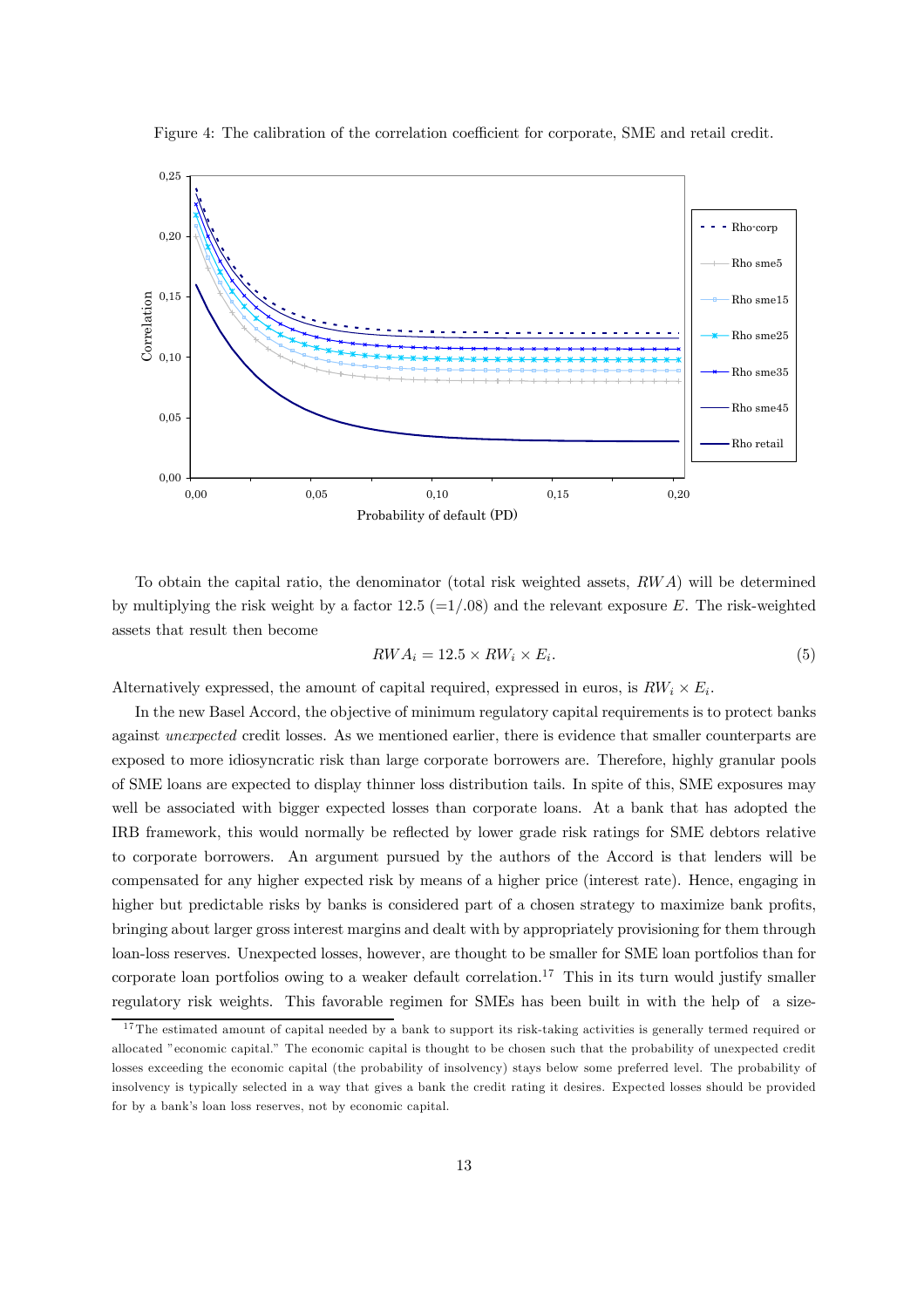adjustment factor of the correlation coefficient. For corporate borrowers with annual sales below EUR 50 mn, the correlation coefficient is reduced by up to 0.04 for the very smallest firms (with annual sales of EUR  $5 \text{ mm}$ .<sup>18</sup> Hence the correlation coefficient for SMEs is derived as

$$
\rho_i^{SME} = \rho_i - .04 \times \left(1 - \frac{S_i - 5}{45}\right),\tag{6}
$$

where  $S_i = \max[5, S_i^*]$  and  $S_i^*$  represent total annual sales in millions of euros. As Figure 3 shows, this correction implies that, depending on the size of the enterprises, as measured by total sales, the SME default risk correlations are assumed to range from 0.24 to 0.08, compared with an interval of 0.24 to 0.12 for corporate loans. The gain increases with default risk and falls with the firm size. Owing to data limitations and the confidential treatment of loan portfolio data, relatively little evidence is available to help determine empirically reasonable values for the correlation coefficients. In work on intra-industry correlation of default risk, Carling, Ronnegard, and Roszbach (2004) find that the greatest default correlations lie in the range of 0.20. At first sight, the maximum correlations in the Basel II calibration seem consistent with this finding.

### 3.2 Retail exposure

For retail credit, three types of exposures exist in the Basel II framework, each with its own risk weight functions: residential mortgage exposures, qualifying revolving retail exposures, and other retail exposures. Typical for the retail formulas is that they automatically impose a maximum capital requirement equal to the LGD value and do not contain an explicit maturity adjustment as the corporate risk weight mappings do.

Exposure is defined as retail if it meets the "large number of exposures" requirement<sup>19</sup> and one of the following criteria:20

- 1. Exposure to individuals is typically eligible for retail treatment irrespective of the size of the credit. Typical examples are revolving credits, leases, car loans, study loans, in principle regardless of exposure size. For definitional purposes, regulators may set a formal exposure threshold in order to have an objective boundary between retail and corporate.
- 2. Residential mortgage loans are eligible for retail treatment regardless of size as long as the credit is extended to owner-occupiers, or a single or small number of condominiums- or cooperative residential housing units in a single building or complex.
- 3. Loans to small businesses that are managed as retail exposures, provided the total banking group's

<sup>&</sup>lt;sup>18</sup>Defined as businesses that have consolidated group sales of less than EUR 50 mn. If sales are not considered a meaningful measure of firm size, then supervisors may allow banks to replace total sales with total assets.

 $19$ The exposure must be one of a large pool of exposures that are managed by the bank on a pooled basis. Supervisors may determine a minimum number of exposures for a pool to be recognized as such. Small business loans below EUR 1 mn may be treated as retail exposure if such loans originated in a similar manner and are handled as other retail exposures consistently over time in internal risk management sytems. They should be managed as part of a portfolio segment or pool of exposures with similar risk characteristics and must not be managed in a way comparable to corporate exposures. However, this doesn't preclude retail exposures from being treated individually at some stages of the risk management process. The fact that an exposure is rated individually does not in itself imply ineligibility for classification as retail.

<sup>&</sup>lt;sup>20</sup>The official text of the Basel II Accord (Basel Committee 2004, p. 51) incorrectly states "all of the following criteria."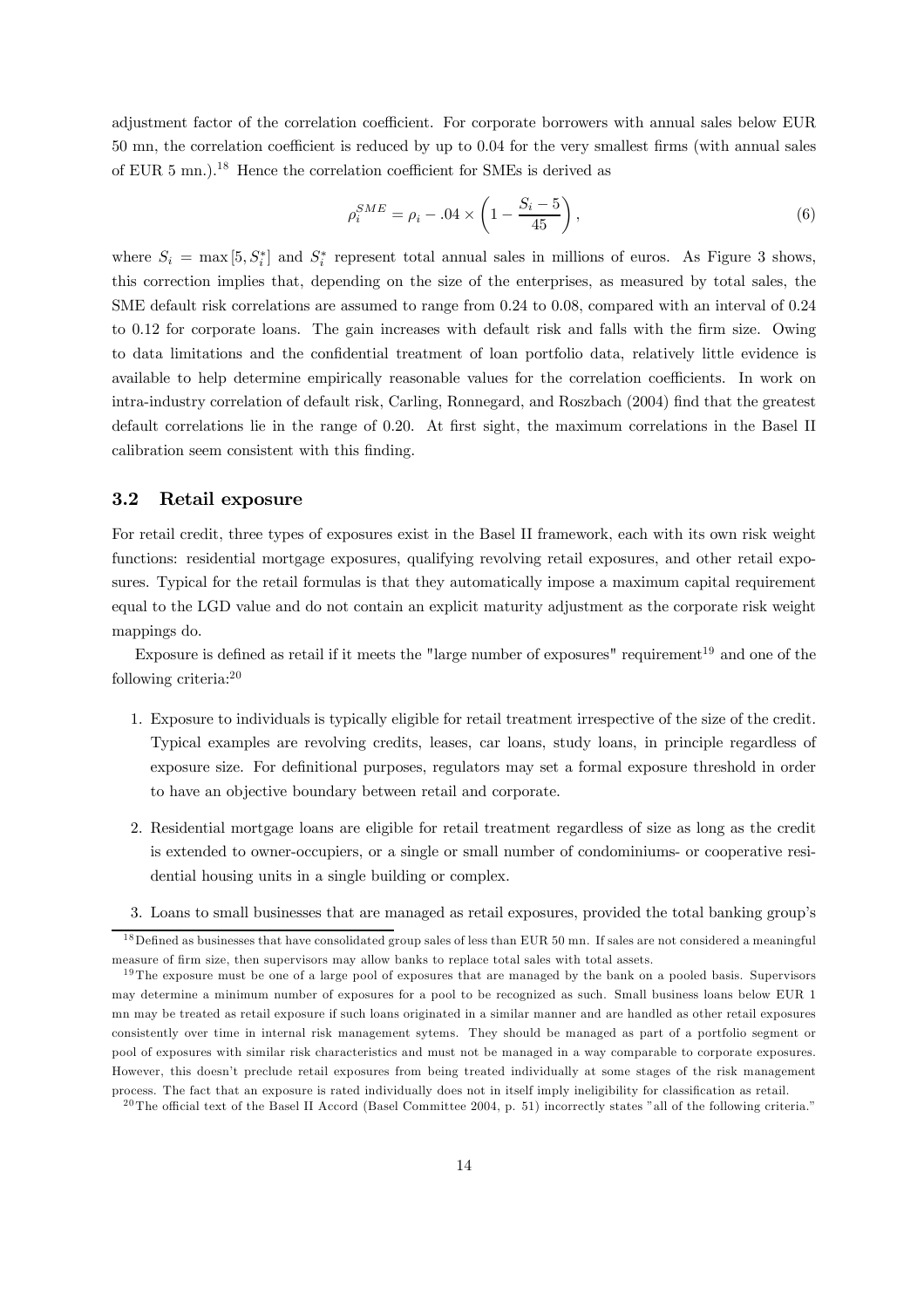exposure (or on a consolidated basis where applicable) does not exceed EUR 1 mn. Small business loans extended through or guaranteed by an individual are subject to the same exposure threshold.<sup>21</sup>

For a sub-portfolio to be treated as a *qualifying revolving retail exposure*, it must in addition satisfy all of the following criteria:

- 1. The exposures are revolving, unsecured, and uncommitted (both practically and contractually); that is, the exposure fluctuates based on clients' decision to borrow and repay up to a contractual limit.
- 2. The borrower is an individual.
- 3. The maximum credit to a single individual is EUR 100,000.
- 4. The bank can demonstrate that the sub-portfolio exhibits a low volatility of loss rates, relative to the average level of loss rates, especially within the low PD bands.
- 5. Data on loss rates must be retained for the sub-portfolio to allow for an analysis.
- 6. The supervisor must agree that the treatment as a qualifying revolving retail exposure is consistent with the underlying risk characteristics of the sub-portfolio.

Because we work only with business loans in this paper, we restrict our discussion to "other retail exposure." For all "other retail exposure" risk weights will be assigned on the basis of another risk weight function than for corporate exposure:

For all corporate exposure  $i$ , the relevant risk weight is:

$$
RW_i^R = LGD_i^R \times \left\{ N \left[ \left( 1 - \rho_i^R \right)^{-.5} . N^{inv} \left[ PD_i^R \right] + \sqrt{\left( \frac{\rho_i^R}{1 - \rho_i^R} \right)} . N^{inv} \left[ .999 \right] \right] - PD_i^R \right\},\tag{7}
$$

where PD and LGD again represent the probability of default and the loss-given-default rate (both measured as decimals) for the specific asset group, and the requirements for calculation of the various risk components for retail exposure are broadly the same as for non-retail exposure. As before,  $PD_i$  has a minimum level of 0.03 percent for each rating class:

$$
PD_i = \max\left\{0.0003, PD_i^{internal, 1 year}\right\}.
$$
\n
$$
(8)
$$

The correlation  $\rho_i^R$  is calibrated differently for retail credit than for corporate loans.

$$
\rho_i^R = 0.03 \times \left( \frac{1 - e^{-35 \times PD_i^R}}{1 - e^{-35}} \right) + 0.16 \times \left( 1 - \left( \frac{1 - e^{-35 \times PD_i^R}}{1 - e^{-35}} \right) \right). \tag{9}
$$

Figure 4 shows that retail credit is treated most favorably when compared with corporate loans and SME credit, irrespective of the expected probability of default. For high quality credit, the reduction in the assumed correlation is 0.08 relative to corporate loans and SME credit. For intermediate levels of default risk, correlations of SME loans and corporate credit on the one hand and retail credit on the other

<sup>&</sup>lt;sup>21</sup> Such loans must have originated in a manner similar to that of other retail exposures and should not be managed in a way comparable to corporate exposures. Rather, they should be managed as part of a portfolio segment or pool of exposures with similar risk characteristics. However, this doesn't preclude retail exposures from being treated individually at some stages of the risk management process!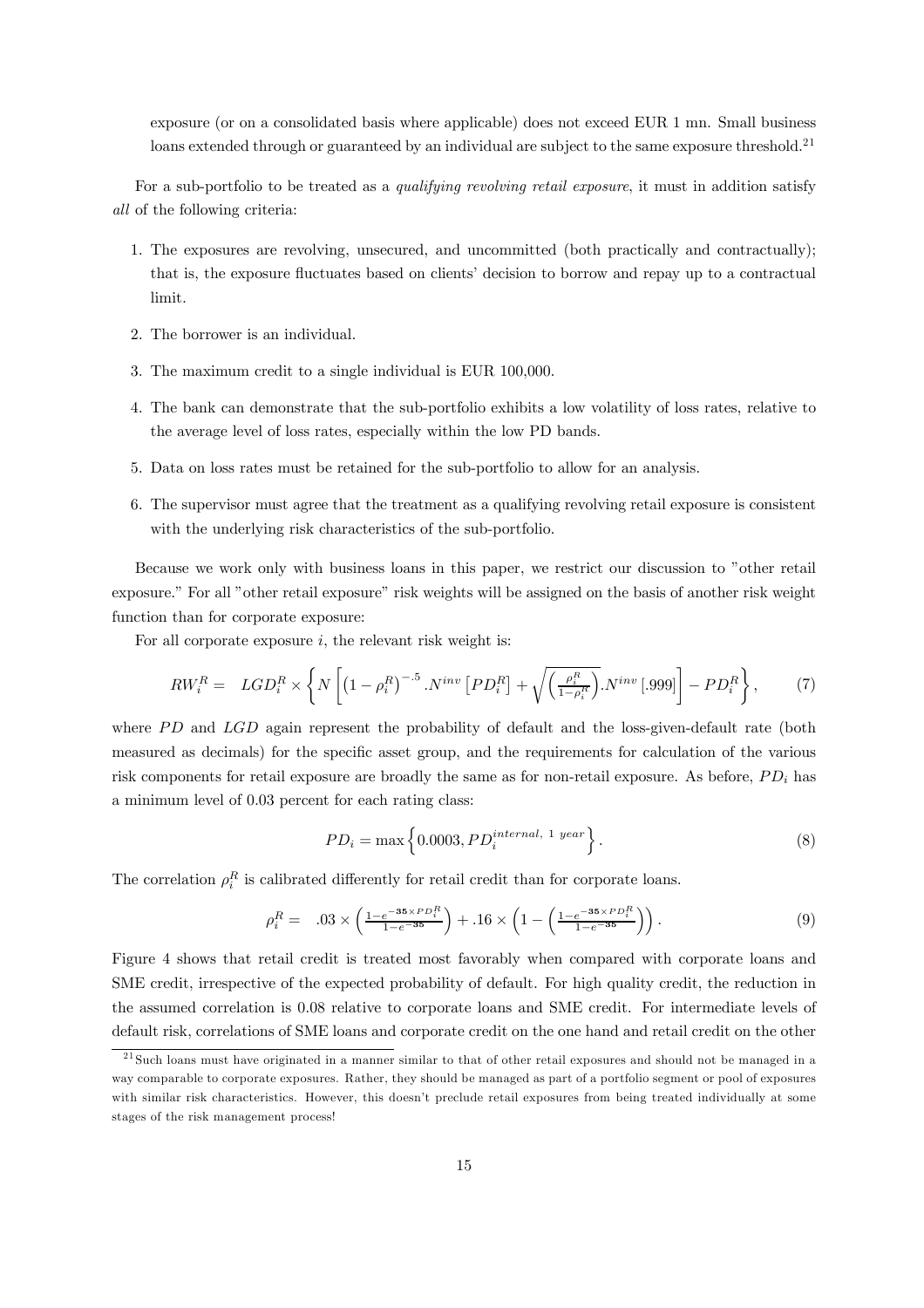hand approach each other somewhat. As the riskiness of credit increases to levels over 8 percent (the absolute requirement of the Basel I Accord), this differential slowly grows to .09 and .05, respectively, when compared to corporate and SME credit portfolios.

As before, total risk weighted assets (RWA) are then derived by employing  $RW_i^R$  and the relevant exposures in equation 5

$$
RWA_i = 12.5 \times RW_i \times E_i,
$$
\n<sup>(10)</sup>

where  $E_i$  is the size of exposure type i.

# 4 Results

In this section, we investigate the properties of both banks' credit loss distributions, as calculated using a non-parametric Monte Carlo resampling method. Our main interest is to investigate if the differential treatment of "other retail" credit and SME loans under the Basel II regulation is justified by the actual loss distributions in our data. For this purpose we look at the loss distributions of SME loans, retail credit, and corporate loans when we apply the Basel definitions and examine if the results change when altering the definition of an SME loan or a retail credit. We also compare our estimates of unexpected credit losses with the regulatory capital requirements derived from the Basel II formulae. The insights from these experiments can help us to get a better understanding as to whether Basel II's 'simple' risk mappings will be able to adequately capture the actual differences in the riskiness of banking corporations' loan portfolios and provide regulators with a correct and consistent picture of banks' loan portfolio credit risk.

### 4.1 Methodology

The sampling method that we use to estimate the portfolio loss distributions is a non-parametric Monte Carlo method that closely follows the approach of Carey (1998). By using this method we avoid the parametric assumptions about the form that many frequently used portfolio credit risk models use.<sup>22</sup> The most frequently made assumption is to postulate a common factor structure for the correlations between assets. owing to a lack of data, many assumptions about the correlation structure that are incorporated in portfolio credit risk models - but also in the Basel II framework - remain untested. The approach used here keeps clear of such conjectures.

The selection of the data is done as follows.

First, we set the definition of SME (or retail) exposure. For the case of SME loans, we will use nine different threshold values for a counterpart's (average) total sales to split up the data set into SME and corporate exposure. For the retail case, we employ six different thresholds for the bank's (average) total exposure to a counterpart to split up the data set into retail and corporate credit.

Next, for one of the two subsamples that we have created, we store, for each counterpart in each bank, the company number, the date (quarter t) of the observation, the loan size at t, and the risk rating at t.

Then, we determine for each observation present at date  $t$  if it is still present in the portfolio at quarter  $t + h$ , where h is the forecast horizon that we want to apply. If it is still present and has not defaulted, we store the rating class at  $t + h$ . If the company is still present but has defaulted, we store the actual

 $22$ A notable exception is Schmit  $(2003)$ .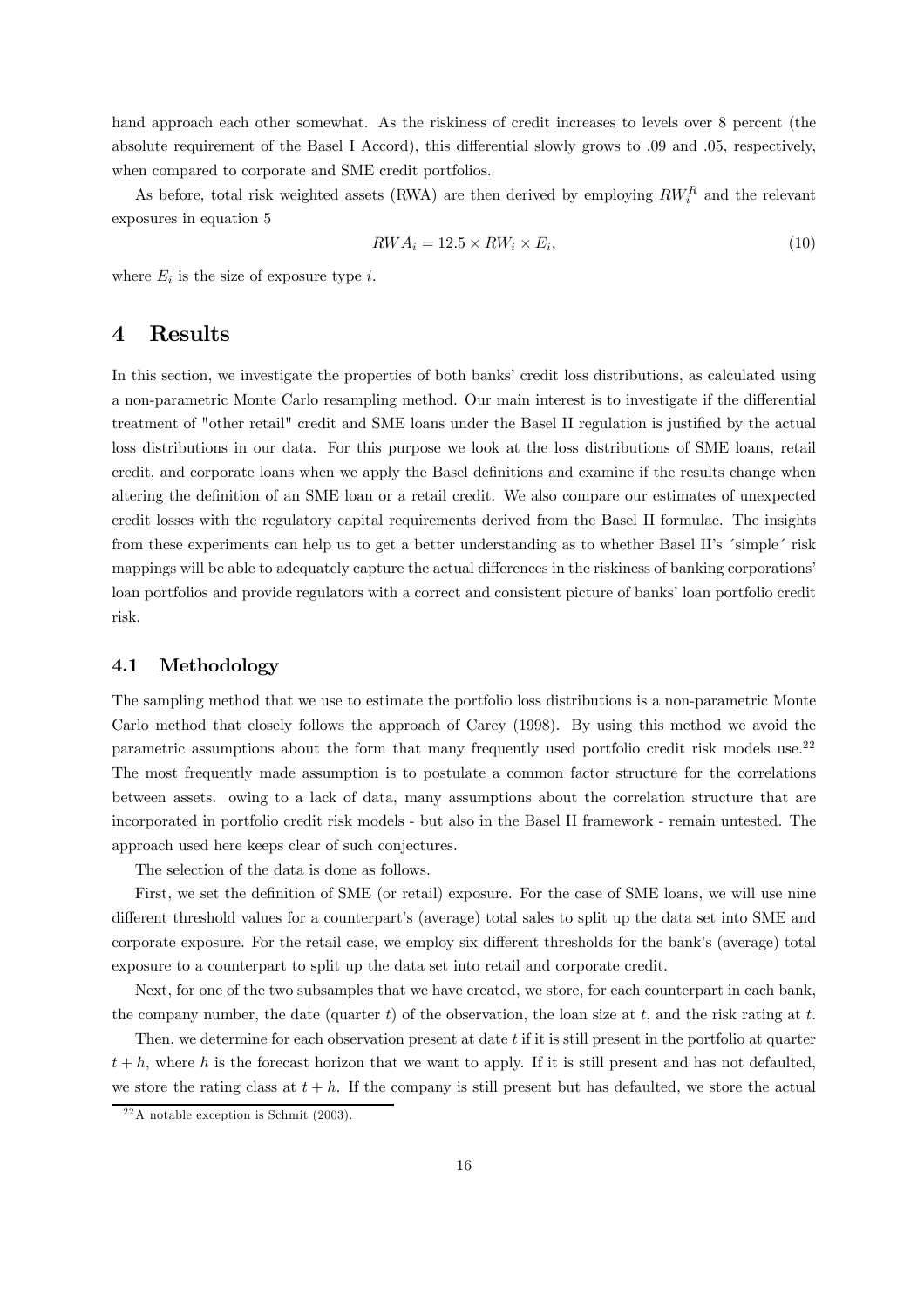exposure and a default indicator. If the company is not present anymore at  $t+h$ , we verify if it defaulted at any of the dates between t and  $t + h$ . If it did, we store the actual exposure at the date of default and a default indicator. For companies that were present at  $t + h$ , we also verify if they did not exit from the portfolio or defaulted at any intermediate quarter. Loans that defaulted at an intermediate date but returned before or at date  $t + h$  are registered as a default - not with the rating with which they re-enter or have at  $t + h$ . We assume that the banks are likely to incur at least some losses on such defaulting counterparts and then continue the relationship, most likely at renegotiated terms.23 Firms that exited at an intermediate date but returned before or at  $t+h$  are considered not to have transited and therefore disregarded. For our experiments, this implies that we ignore any possible effect that exiting behavior may have on credit risk. However, since we are unable to determine the causes of the exit (voluntary exit by a healthy company or, for example, a forced exit of a potentially bad loan), we prefer to abstract from this effect.

After repeating this for all quarters that are at least  $h$  quarters away from the last quarter of the sample period, T, we obtain  $T - h$  data matrices, one for each quarter 1, 2, ...  $T - h$ . Each such data matrix contains four variables for each counterpart: the credit exposure and the corresponding risk rating, if any, at time t and, if any, at  $t + h$ ; counterparts that were absent at one of these two points in time, or any intermediate quarter, have zero entries.

Although our prime goal is to evaluate Basel II´s treatment of SME and retail credit, our experiments will implicitly include an evaluation of the banks' rating systems' ability to correctly classify counterparts. To avoid comparing portfolios with different levels of risk, one would prefer to have a benchmark loan portfolio that should be considered equally risky by both banks. Because our data include 17,476 overlapping loan observations, we can construct such a benchmark portfolio by calculating, for each possible risk grade, the percentage share of total exposure that the loans (in the overlapping portfolio) in a grade represent. We will call this the "standard" portfolio profile. We use the average size of the banks' loan portfolio as the standard portfolio size.

Once we have determined the number of portfolios we need to generate to obtain a loss distribution that has converged, we can start drawing observations from the data set. For our purpose, 10,000 portfolios turned out to be adequate.<sup>24</sup> Resampling then occurs according to the following steps. Before anything else, we impose two conditions when sampling.

First, to avoid having portfolio loss rates display "abnormal" outliers, no single loan may account for than a maximum of 3 percent of the total portfolio. Second, we do not sample any observations from a rating class if it contains fewer than 15 observations at that specific date to make sure that no single loan ends up making up a big part of a portfolio because it is repeatedly drawn "to fill the class" with enough loans.

Next we randomly draw a date. This determines from which quarter we will be sampling. By separating quarters, we prevent that drawing outcomes from both good and bad times for one portfolio from evening out the calculated credit losses. Although our 13 quarters of data do not cover a full business cycle, Figure 1 shows that there is quite some variation in the default rate within this period. Still, our

 $^{23}$ Had we disposed of data on actual losses, then this effect would have been captured by the loss given default (LGD) rate.

 $^{24}$ By converging, we mean here that the estimated percentiles do not change more than marginally when increasing the number of portfolios generated.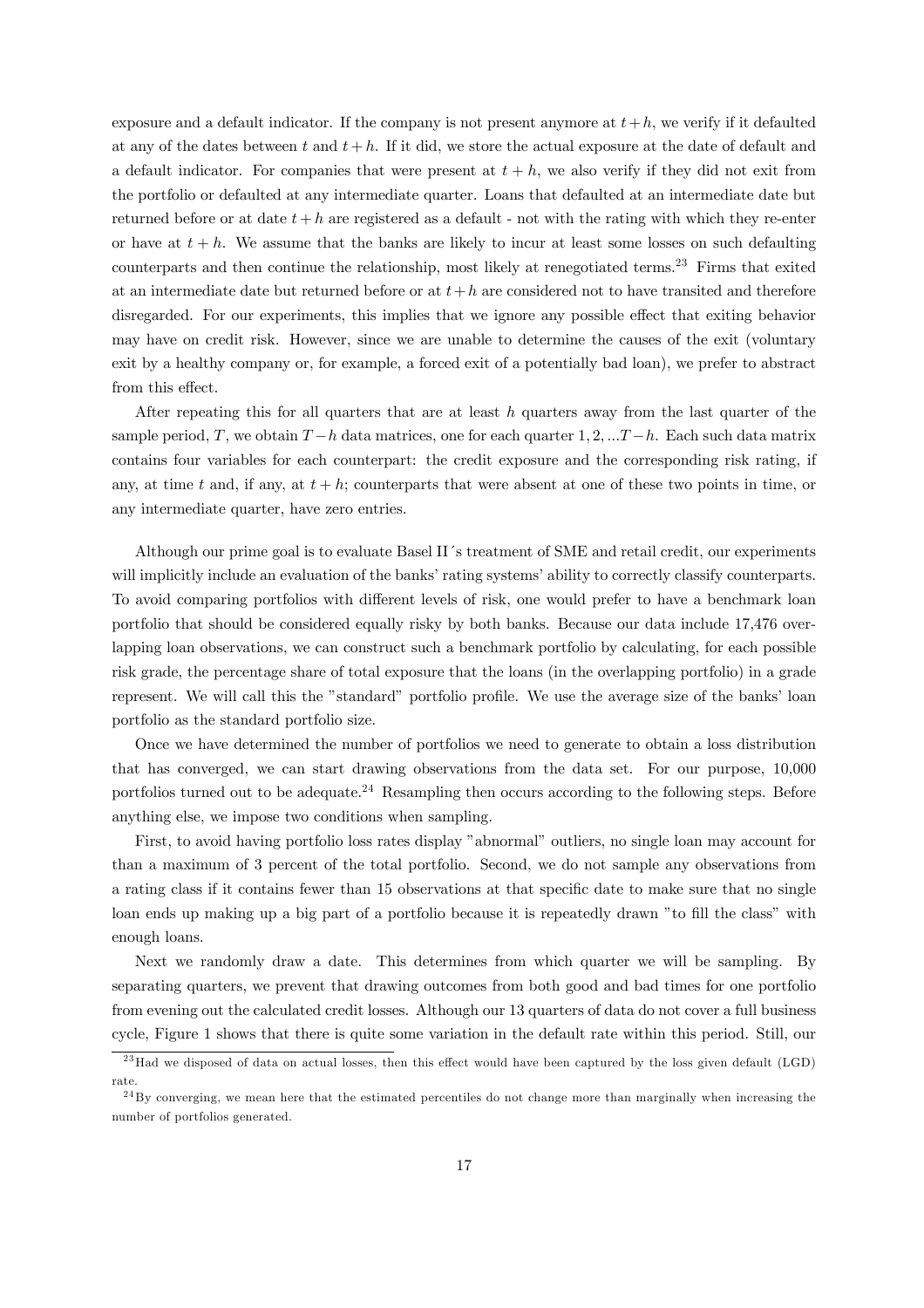results should not be seen as representative for a full business cycle.

We then draw loans from the rating classes in the respective bank's full (not only the overlapping) credit portfolio according to the proportions of the "standard" portfolio, until the desired portfolio size is attained. Losses are then calculated as the sum of all exposures at the date of default to counterparts that defaulted between t and  $t + h^{25}$  The full loss distribution is obtained by sorting the percentage loss rates according to size. A percentile is obtained by selecting the (nobs ∗ percentile/100)th observation from the loss distribution. For further details, we refer to Carey (1998) and Jacobson et al. (2002).

### 4.2 Loss distributions, economic capital, and required IRB capital

If the proposed treatment of SME and retail credit in the Basel II regulation is justified, then we should observe that the unexpected loss rates for any pre-specified percentile of the loss distribution is smaller for these asset types than for corporate exposure. The underlying idea is, as we described in Section 1 and 3, that the defaults of both SMEs and retail loans are more weakly correlated than among corporates. In general, defaults among bigger companies are thought to be primarily caused by systematic risk factors, while defaults by smaller businesses are considered to be driven by idiosyncratic risk factors (see for example Carey (1998).

Our approach is as follows. First, we generate the credit loss distributions for retail, SME, and corporate credit portfolios and calculate the required economic capital implied by these distributions. Significant differences between the percentiles of the loss distributions and the regulatory "Basel II" capital should be indicative of an inability of the Basel risk weight function to represent (a relevant percentile of) banks' loss distributions. Second, we verify for what, if any, definitions of SMEs and retail credit the supposed presence of a lower correlation and concomitant smaller tail losses for SME and retail credit is supported by our data.

#### 4.2.1 SME loans

Tables 3 and 4 show both the mean loss rate and a range of percentiles of the credit loss distributions, for bank A and bank B, respectively, when the borrowers are split up into SMEs and corporates using nine different threshold values of total sales. The last two columns contain (i) the mean regulatory capital requirement as a share of the loan portfolio and (ii) the 90th percentile of the capital requirement distribution corresponding to the loan portfolios that were generated to compute the credit loss distributions. In most empirical work investigating the impact of the new Basel Accord on capital requirements, one has sufficed with calculating the mean capital ratio. Calculating the full distribution of capital requirements gives us a better estimator of the regulatory capital requirement and, in addition, a measure of the uncertainty in a point estimate of regulatory capital, owing to stochastic variation in the default rate. For

 $25$  We thus assume a zero recovery rate in the computation of VaR. When calculating the required regulatory capital, we adopt the 45 percent LGD rate that Basel II prescribes for unsecured senior claims.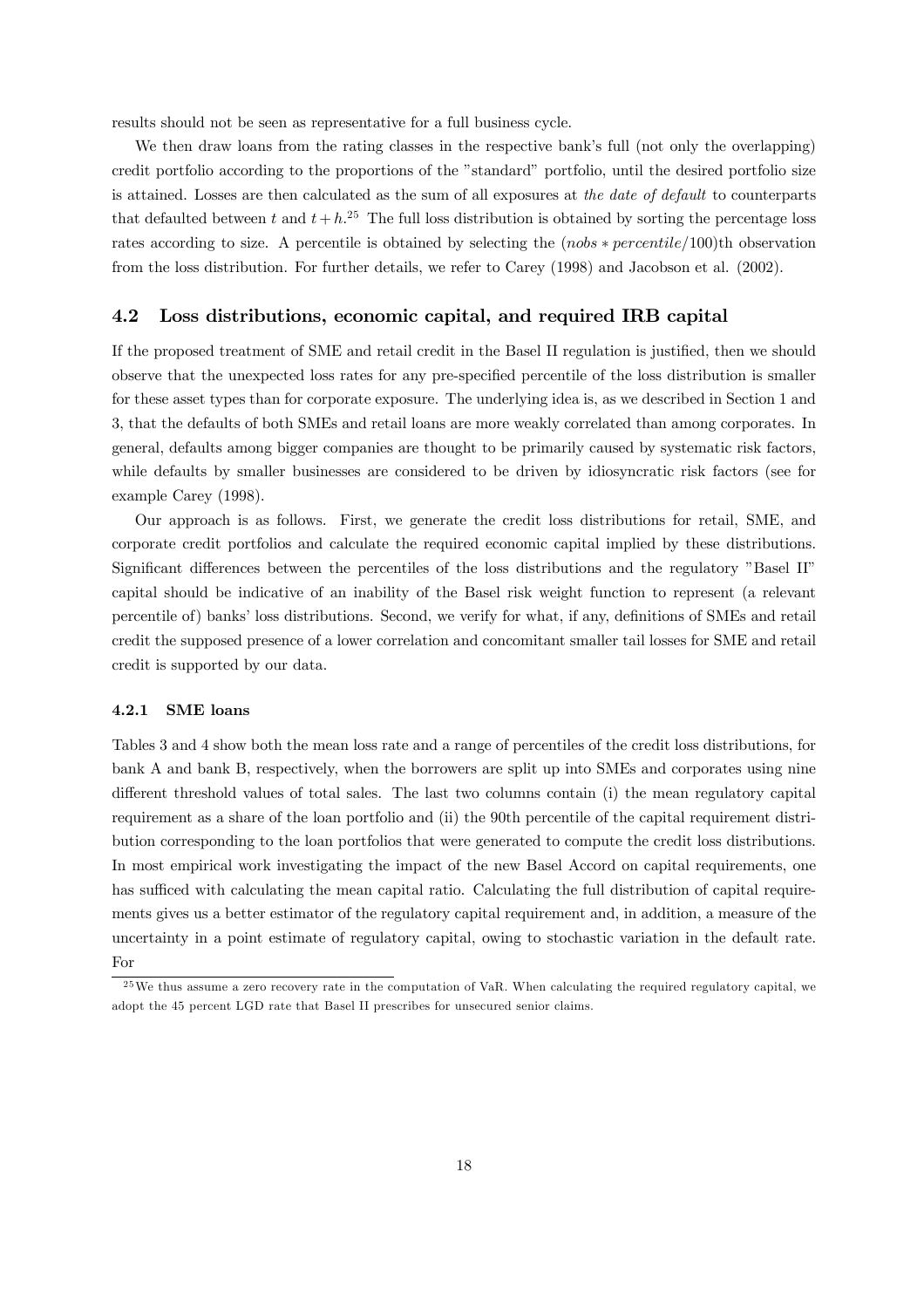#### Table 3: A comparison of simulated portfolio loss rates and IRB capital requirement ratios for corporate and SME loan portfolios in bank A for varying definitions of SME's .

Table shows the mean and various percentiles of the loss distribution and the capital ratio required under Basel II for bank A when the total sales threshold, by which SME's are defined, is varied from the SEK .5 mn up to SEK 450 mn. Risk profiles are maintained constant. The Basel SME definition requires total sales below EUR 50 mn., approx. SEK 450 mn. The forecast horizon is 4 quarters.

Portfolio characteristics

| Total sales |                 |      |      |      |                                  |      |      | Simulated portfolio loss rates |      |       | IRB capital |       |
|-------------|-----------------|------|------|------|----------------------------------|------|------|--------------------------------|------|-------|-------------|-------|
| threshold   | <b>Business</b> |      |      |      | at loss distribution percentiles |      |      |                                |      |       | requirement |       |
| (mn SEK)    | type            | mean | 90   | 95   | 97.5                             | 99   | 99.5 | 99.75                          | 99.9 | 99.99 | mean        | 90    |
| $.5\,$      | <b>SME</b>      | 1.81 | 5.02 | 5.39 | 5.65                             | 5.95 | 6.16 | 6.31                           | 6.46 | 6.69  | 6.76        | 11.16 |
|             | Corporate       | 0.29 | 0.38 | 0.41 | 0.44                             | 0.47 | 0.49 | 0.51                           | 0.54 | 0.58  | 3.75        | 4.24  |
| 1.0         | <b>SME</b>      | 1.57 | 4.05 | 4.41 | 4.67                             | 4.96 | 5.13 | 5.26                           | 5.42 | 5.61  | 5.23        | 7.85  |
|             | Corporate       | 0.29 | 0.38 | 0.40 | 0.43                             | 0.46 | 0.48 | 0.49                           | 0.51 | 0.52  | 4.09        | 4.54  |
| 2.5         | <b>SME</b>      | 1.09 | 2.78 | 3.15 | 3.37                             | 3.56 | 3.71 | 3.82                           | 4.02 | 4.22  | 4.57        | 6.95  |
|             | Corporate       | 0.27 | 0.35 | 0.38 | 0.40                             | 0.43 | 0.46 | 0.48                           | 0.51 | 0.58  | 4.16        | 4.55  |
| 5.0         | SME             | 0.92 | 2.08 | 2.3  | 2.46                             | 2.62 | 2.72 | 2.84                           | 2.95 | 3.19  | 4.52        | 6.82  |
|             | Corporate       | 0.25 | 0.34 | 0.37 | 0.4                              | 0.44 | 0.47 | 0.48                           | 0.52 | 0.58  | 3.96        | 4.17  |
| 10          | <b>SME</b>      | 0.60 | 1.02 | 1.15 | 1.24                             | 1.35 | 1.40 | 1.48                           | 1.55 | 1.65  | 3.99        | 5.44  |
|             | Corporate       | 0.22 | 0.30 | 0.34 | 0.37                             | 0.41 | 0.43 | 0.46                           | 0.48 | 0.53  | 3.90        | 4.08  |
| 25          | <b>SME</b>      | 0.53 | 0.82 | 0.91 | 0.97                             | 1.05 | 1.10 | 1.14                           | 1.18 | 1.21  | 3.89        | 5.23  |
|             | Corporate       | 0.18 | 0.29 | 0.33 | 0.36                             | 0.41 | 0.44 | 0.48                           | 0.52 | 0.61  | 3.52        | 3.92  |
| 50          | <b>SME</b>      | 0.48 | 0.63 | 0.68 | 0.73                             | 0.78 | 0.82 | 0.85                           | 0.9  | 0.97  | 3.72        | 4.66  |
|             | Corporate       | 0.12 | 0.21 | 0.26 | 0.31                             | 0.37 | 0.41 | 0.46                           | 0.49 | 0.53  | 3.00        | 3.31  |
| 100         | <b>SME</b>      | 0.42 | 0.54 | 0.59 | 0.62                             | 0.67 | 0.70 | 0.73                           | 0.76 | 0.81  | 3.70        | 4.53  |
|             | Corporate       | 0.09 | 0.21 | 0.26 | 0.29                             | 0.34 | 0.38 | 0.44                           | 0.51 | 0.55  | 2.25        | 3.18  |
| 450         | SME             | 0.35 | 0.43 | 0.46 | 0.48                             | 0.52 | 0.54 | 0.56                           | 0.59 | 0.64  | 3.83        | 4.69  |
|             | Corporate       | 0.03 | 0.06 | 0.08 | 0.09                             | 0.11 | 0.12 | 0.13                           | 0.14 | 0.16  | 1.95        | 3.11  |

reasons of tractability and because the shape of the risk weight mapping causes the higher percentiles to closely track the 90th percentile, we do not show higher percentiles.

If we start with the loss distributions that result if we employ Basel II's actual SME definition, total sales below SEK 450 mn. (EUR 50 mn.), then Table 3 shows that, despite both having a "standard" risk profile, the SME portfolio is actually riskier than the corporate portfolio in both expected and unexpected terms. Expected losses are more than 10 times larger for SMEs than they are for corporates. If one would consider 0.05 an acceptable probability of insolvency for the bank, then "unexpected" credit losses and thus the required economic capital are  $0.19$  (=0.54-0.35) for SME loans and  $0.09$  (=0.12-0.03) for corporates. But the SME portfolio generates bigger expected and unexpected losses than the corporate portfolio even if we use a total sales threshold between SEK 0.5 and SEK 100 mn. to define SMEs. The general impression that Table 3 conveys is that the smaller the average firm in the SME portfolio is, the larger do both the expected and the unexpected SME portfolio loss rates become.<sup>26</sup> Table 4, with the results for bank B, possibly offers a different picture. As before, SME loans always produce bigger expected losses. However, for thresholds between SEK 5.0 mn. and SEK 100 mn., SME loans appear to generate smaller loss rates and unexpected losses than corporate loans. These differences are economically slight but may well be statistically significant.

<sup>&</sup>lt;sup>26</sup> Because smaller firms are underrepresented in the best rating grades, the SME portfolios generated with thresholds between SEK 0.5 mn. and SEK 5.0 mn. have a greater share of counterparts with higher risk grades. Although the size of expected and unexpected loss are still correct in this range, one cannot ascribe the increase in portfolio loss rates that occurs when we reduce the total sales threshold exclusively to the "SME" factor. Tables A1-A4 in the appendix contain the exact portfolio compositions.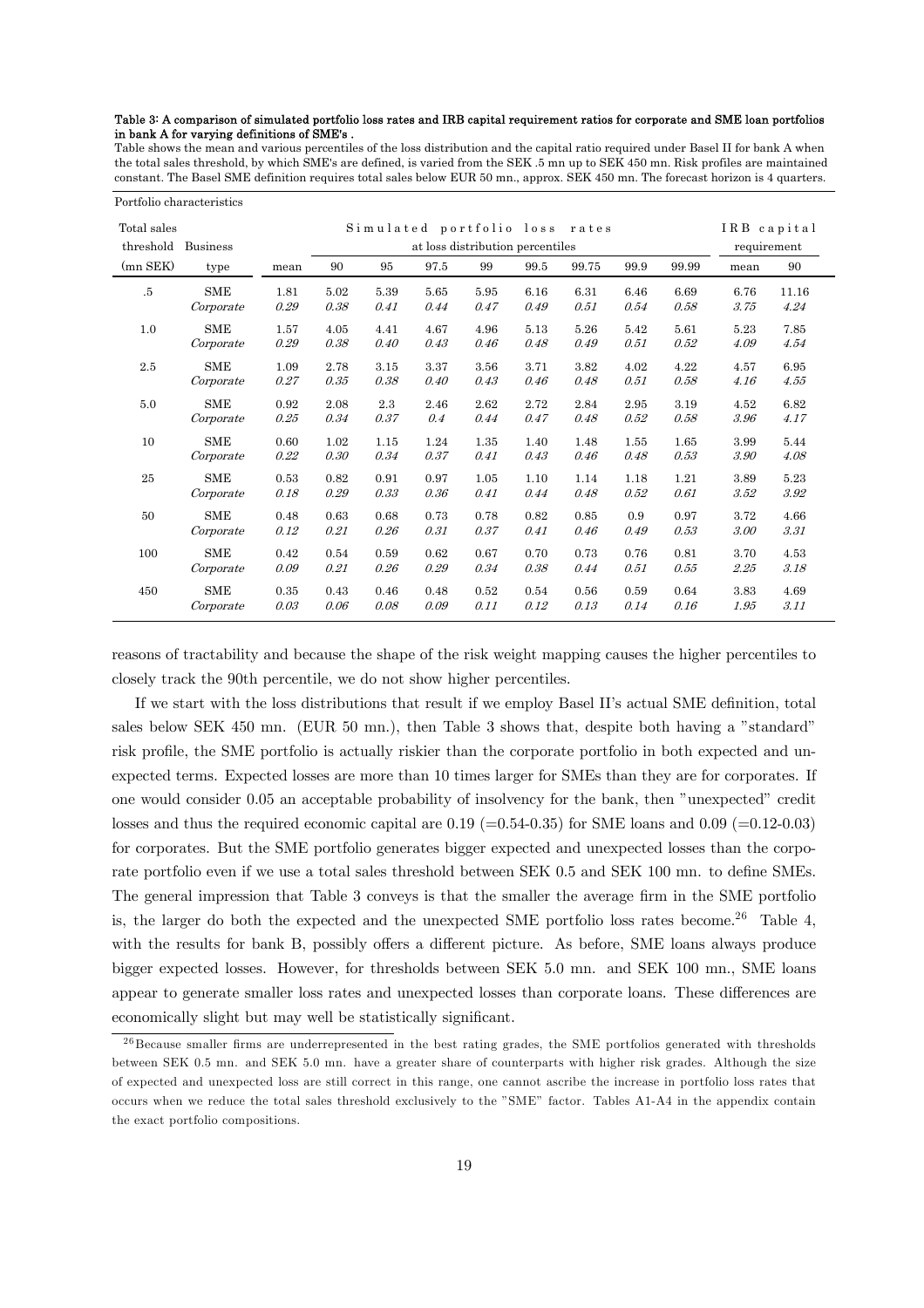#### Table 4: A comparison of simulated portfolio loss rates and IRB capital requirement ratios for corporate and SME loan portfolios in bank B for varying definitions of SME's .

Table shows the mean and various percentiles of the loss distribution and the capital ratio required under Basel II for bank B when the total sales threshold, by which SME's are defined, is varied from the SEK .5 mn up to SEK 450 mn. Risk profiles are maintained constant. The Basel SME definition requires total sales below EUR 50 mn., approx. SEK 450 mn. The forecast horizon is 4 quarters.

Portfolio characteristics

| Total sales<br>threshold | <b>Business</b> |      |      | Simulated portfolio loss rates |                                          | IRB capital<br>requirement |      |       |      |       |      |      |
|--------------------------|-----------------|------|------|--------------------------------|------------------------------------------|----------------------------|------|-------|------|-------|------|------|
| $(mn$ SEK $)$            | type            | mean | 90   | 95                             | at loss distribution percentiles<br>97.5 | 99                         | 99.5 | 99.75 | 99.9 | 99.99 | mean | 90   |
| $.5\,$                   | <b>SME</b>      | 1.20 | 1.61 | 1.76                           | 1.84                                     | 1.89                       | 1.93 | 1.96  | 2.01 | 2.06  | 5.30 | 7.51 |
|                          | Corporate       | 0.27 | 0.41 | 0.47                           | 0.51                                     | 0.56                       | 0.59 | 0.62  | 0.67 | 0.72  | 3.75 | 4.38 |
| 1.0                      | SME             | 0.75 | 1.03 | 1.12                           | 1.16                                     | 1.21                       | 1.24 | 1.28  | 1.30 | 1.34  | 4.58 | 6.47 |
|                          | Corporate       | 0.28 | 0.43 | 0.48                           | 0.52                                     | 0.58                       | 0.60 | 0.64  | 0.67 | 0.69  | 3.79 | 4.47 |
| 2.5                      | <b>SME</b>      | 0.51 | 0.80 | 0.83                           | 0.86                                     | 0.88                       | 0.89 | 0.91  | 0.93 | 0.96  | 3.76 | 5.60 |
|                          | Corporate       | 0.27 | 0.43 | 0.49                           | 0.53                                     | 0.58                       | 0.62 | 0.66  | 0.67 | 0.71  | 3.68 | 4.34 |
| 5.0                      | SME             | 0.36 | 0.43 | 0.45                           | 0.47                                     | 0.49                       | 0.50 | 0.51  | 0.53 | 0.54  | 3.37 | 3.71 |
|                          | Corporate       | 0.29 | 0.46 | 0.52                           | 0.56                                     | 0.61                       | 0.65 | 0.69  | 0.73 | 0.77  | 3.58 | 4.30 |
| 10                       | <b>SME</b>      | 0.32 | 0.39 | 0.41                           | 0.43                                     | 0.45                       | 0.47 | 0.48  | 0.49 | 0.52  | 3.22 | 3.66 |
|                          | Corporate       | 0.29 | 0.49 | 0.55                           | 0.61                                     | 0.67                       | 0.71 | 0.74  | 0.79 | 0.86  | 3.65 | 4.18 |
| 25                       | <b>SME</b>      | 0.30 | 0.36 | 0.38                           | 0.40                                     | 0.41                       | 0.43 | 0.44  | 0.45 | 0.47  | 3.25 | 3.69 |
|                          | Corporate       | 0.30 | 0.54 | 0.61                           | 0.67                                     | 0.75                       | 0.80 | 0.85  | 0.89 | 0.95  | 3.31 | 3.83 |
| 50                       | SME             | 0.32 | 0.40 | 0.42                           | 0.45                                     | 0.48                       | 0.49 | 0.51  | 0.53 | 0.57  | 3.22 | 3.74 |
|                          | Corporate       | 0.28 | 0.53 | 0.59                           | 0.65                                     | 0.70                       | 0.74 | 0.77  | 0.82 | 0.93  | 2.92 | 4.34 |
| 100                      | <b>SME</b>      | 0.32 | 0.41 | 0.45                           | 0.48                                     | 0.52                       | 0.54 | 0.57  | 0.60 | 0.64  | 3.30 | 3.83 |
|                          | Corporate       | 0.14 | 0.52 | 0.62                           | 0.69                                     | 0.77                       | 0.82 | 0.86  | 0.90 | 0.99  | 2.63 | 3.61 |
| 450                      | SME             | 0.32 | 0.48 | 0.54                           | 0.59                                     | 0.64                       | 0.68 | 0.70  | 0.75 | 0.79  | 3.44 | 3.95 |
|                          | Corporate       | 0.00 | 0.00 | 0.00                           | 0.00                                     | 0.00                       | 0.00 | 0.00  | 0.00 | 0.00  | 1.16 | 1.16 |

If one excludes all businesses with total sales over SEK 2.5 mn. from the SME category, then the inequality reverses again and SME loans lead to higher loss rates and greater unexpected losses than corporates.

A comparison of implied loss rates with the corresponding regulatory capital points out a number of properties of the risk weight mappings.<sup>27</sup> First, both the SME and the corporate risk weight mappings capture the broad movements in portfolio credit risk. Generally, higher loss rates (and a higher required economic capital) are accompanied by higher regulatory capital requirements. However, equal levels of credit risk can well be associated with significantly different levels of regulatory capital. For example, in Table 3 the corporate portfolios generated with thresholds of SEK 25 mn. and SEK 50 mn. have very similar loss rates at most percentiles, but their Basel capital requirement differs by 0.52 percent point. Second, if at all, then the SME risk weight function appears to be best at capturing actual credit losses for the very smallest enterprises. Especially in the range close to the definition used by the Basel document, the risk weight function seems to require much larger capital ratios than what is indicated by the loss distributions. Third, our results indicate that the probability of a match between the regulatory and the economic capital requirement will be highly dependent on bank-specific portfolio properties and the choice of other parameters, such as the definition of an SME.

 $^{27}$ Regulatory capital is calculated using one-year cumulative PDs. The LGD rate is set at 45 percent, Basel II's rate for unsecured senior claims.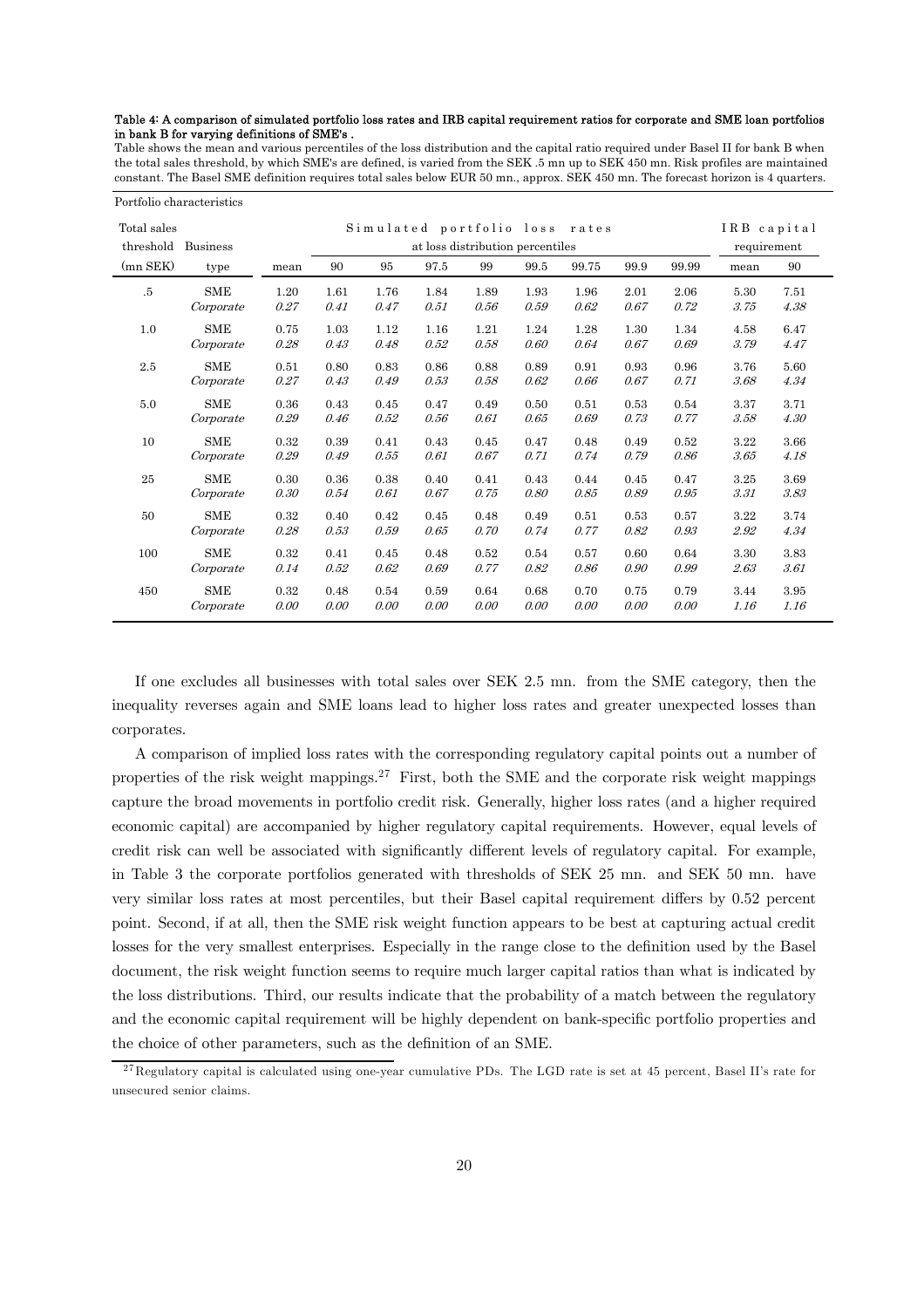#### 4.2.2 Retail credit

#### Table 5: A comparison of simulated portfolio loss rates and IRB capital requirement ratios for corporate and "other retail" loan portfolios in bank A for varying definitions of retail credit.

Table shows the mean and various percentiles of the loss distribution and the capital ratio required under Basel II for bank A when the total credit threshold, by which retail credit is defined, is varied from SEK .25 mn to SEK 10 mn. Risk profiles are kept constant. The Basel definition of "other retail" credit requires an exposure below EUR 1 mn., approx. SEK 9 mn. Forecast horizon is 4 quarters.

|               | Portfolio characteristics |      |      |                                  |      |             |      |                                |      |       |             |      |
|---------------|---------------------------|------|------|----------------------------------|------|-------------|------|--------------------------------|------|-------|-------------|------|
| Total sales   |                           |      |      |                                  |      |             |      | Simulated portfolio loss rates |      |       | IRB capital |      |
| threshold     | <b>Business</b>           |      |      | at loss distribution percentiles |      | requirement |      |                                |      |       |             |      |
| $(mn$ SEK $)$ | type                      | mean | 90   | 95                               | 97.5 | 99          | 99.5 | 99.75                          | 99.9 | 99.99 | mean        | 90   |
| .25           | Retail                    | 1.22 | 2.47 | 2.50                             | 2.51 | 2.52        | 2.53 | 2.53                           | 2.54 | 2.55  | 2.86        | 4.43 |
|               | Corporate                 | 0.31 | 0.41 | 0.45                             | 0.47 | 0.51        | 0.53 | 0.56                           | 0.58 | 0.60  | 4.13        | 4.35 |
| $.5\,$        | Retail                    | 1.03 | 1.99 | 2.02                             | 2.04 | 2.05        | 2.06 | 2.07                           | 2.07 | 2.09  | 2.47        | 4.27 |
|               | Corporate                 | 0.30 | 0.41 | 0.44                             | 0.47 | 0.51        | 0.53 | 0.55                           | 0.58 | 0.63  | 4.07        | 4.22 |
| $\mathbf{1}$  | Retail                    | 0.98 | 1.64 | 1.69                             | 1.71 | 1.72        | 1.74 | 1.74                           | 1.75 | 1.77  | 2.31        | 3.23 |
|               | Corporate                 | 0.29 | 0.39 | 0.42                             | 0.45 | 0.48        | 0.51 | 0.54                           | 0.57 | 0.62  | 3.90        | 4.12 |
| 2.5           | Retail                    | 0.84 | 1.38 | 1.42                             | 1.45 | 1.47        | 1.48 | 1.50                           | 1.51 | 1.53  | 2.18        | 2.90 |
|               | Corporate                 | 0.26 | 0.35 | 0.38                             | 0.41 | 0.44        | 0.47 | 0.50                           | 0.53 | 0.58  | 3.78        | 4.04 |
| 5             | Retail                    | 0.80 | 1.22 | 1.27                             | 1.30 | 1.32        | 1.34 | 1.35                           | 1.37 | 1.39  | 2.10        | 2.78 |
|               | Corporate                 | 0.22 | 0.32 | 0.36                             | 0.38 | 0.43        | 0.45 | 0.47                           | 0.50 | 0.52  | 3.66        | 4.13 |
| 10            | Retail                    | 0.72 | 0.96 | 1.03                             | 1.06 | 1.08        | 1.10 | 1.11                           | 1.12 | 1.14  | 2.01        | 3.53 |
|               | Corporate                 | 0.15 | 0.24 | 0.27                             | 0.30 | 0.34        | 0.36 | 0.39                           | 0.42 | 0.46  | 3.27        | 3.69 |

In Section 3, it was mentioned that, under certain conditions, loans to business with a total exposure of less than EUR 1 mn. can be treated as "other retail" credit. In the experiments in this section, we abstract from the other conditions, such as the internal risk system by which the loans are managed, and focus exclusively on the size of the exposure.

Tables 5 and 6 contain summary statistics of the credit loss distributions for bank A and bank B derived when the loans are split up into retail and corporate credit by means of six different threshold values for total counterpart exposure. As in the preceding tables, the last two columns contain (i) the mean regulatory capital requirement as a share of the loan portfolio and (ii) the 90th percentile of the capital requirement distribution corresponding to the generated loan portfolios. Table 5 makes clear that retail credit, irrespective of the definitions we consider, is characterized by higher loss rates and both bigger expected and bigger unexpected losses than corporate loans, independent of the relevant level of insolvency risk one considers. In bank B, however, the retail loans do, to some extent, exhibit the expected behavior: they experience higher expected losses but smaller unexpected losses than the corporate portfolio, owing to the slimmer tails of the retail loss distributions. These characteristics are invariant to the chosen definition. For bank A, the capital requirements implied by the Basel risk weight mapping for "other retail" exposures track the movements in the loss rates and unexpected losses reasonably well. For example, if we consider the 99.5th percentile of the loss distribution (or the corresponding unexpected losses) as we move from SEK 10 mn. toward the SEK 0.25 mn. threshold, the retail loss rate increases 1.40 percent, to 2.53 percent, while the corresponding average regulatory capital ratio rises 0.85 percent, to 2.86 percent. However, despite being less risky than the retail credit portfolio, the corporate portfolio requires a higher capital ratio. For bank B nearly the same holds and the corporate loan portfolios require more capital despite being equally or even less risky than the retail portfolios.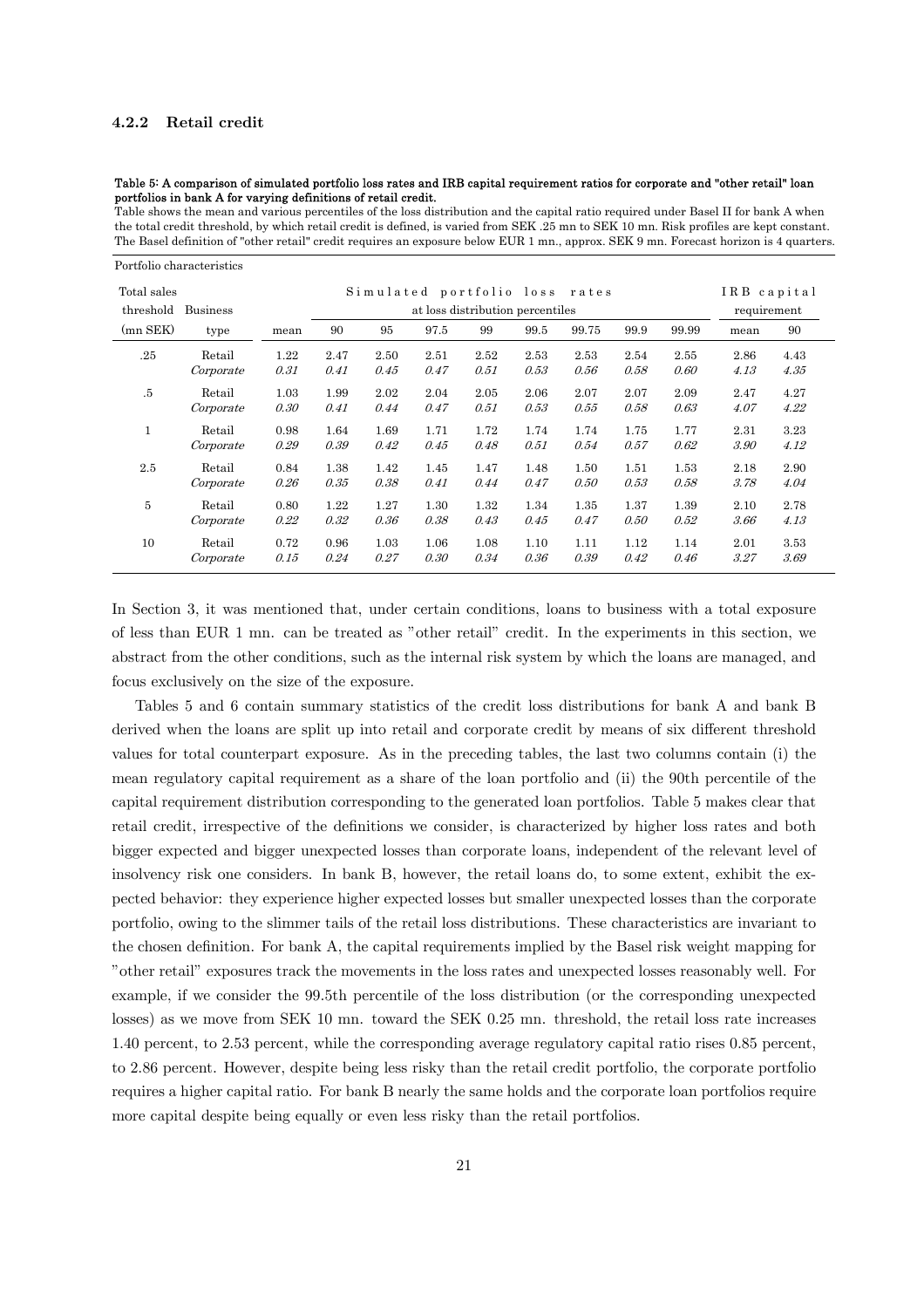#### Table 6: A comparison of simulated portfolio loss rates and IRB capital requirement ratios for corporate and "other retail" loan portfolios in bank B for varying definitions of retail credit.

Table shows the mean and various percentiles of the loss distribution and the capital ratio required under Basel II for bank B when the total credit threshold, by which retail credit is defined, is varied from SEK .25 mn to SEK 10 mn. Risk profiles are kept constant. The Basel definition of "other retail" credit requires an exposure below EUR 1 mn., approx. SEK 9 mn. Forecast horizon is 4 quarters.

| Total sales<br>threshold | <b>Business</b> |      | Simulated portfolio loss<br>rates<br>at loss distribution percentiles |      |      |      |      |       |      |       | IRB capital<br>requirement |      |
|--------------------------|-----------------|------|-----------------------------------------------------------------------|------|------|------|------|-------|------|-------|----------------------------|------|
| $(mn$ SEK $)$            | type            | mean | 90                                                                    | 95   | 97.5 | 99   | 99.5 | 99.75 | 99.9 | 99.99 | mean                       | 90   |
| .25                      | Retail          | 0.63 | 0.91                                                                  | 0.92 | 0.93 | 0.93 | 0.94 | 0.94  | 0.95 | 0.96  | 1.39                       | 1.88 |
|                          | Corporate       | 0.29 | 0.44                                                                  | 0.48 | 0.53 | 0.58 | 0.61 | 0.64  | 0.67 | 0.72  | 3.92                       | 4.44 |
| $.5\,$                   | Retail          | 0.78 | 1.09                                                                  | 1.11 | 1.12 | 1.13 | 1.13 | 1.14  | 1.15 | 1.16  | 1.87                       | 2.40 |
|                          | Corporate       | 0.29 | 0.43                                                                  | 0.48 | 0.52 | 0.56 | 0.59 | 0.62  | 0.66 | 0.71  | 3.86                       | 4.40 |
| 1                        | Retail          | 0.65 | 0.73                                                                  | 0.75 | 0.76 | 0.77 | 0.77 | 0.78  | 0.79 | 0.79  | 1.68                       | 1.95 |
|                          | Corporate       | 0.28 | 0.43                                                                  | 0.48 | 0.52 | 0.57 | 0.60 | 0.64  | 0.68 | 0.72  | 3.86                       | 4.56 |
| 2.5                      | Retail          | 0.57 | 0.66                                                                  | 0.68 | 0.69 | 0.70 | 0.71 | 0.71  | 0.72 | 0.73  | 1.85                       | 2.39 |
|                          | Corporate       | 0.27 | 0.44                                                                  | 0.50 | 0.54 | 0.59 | 0.63 | 0.67  | 0.70 | 0.73  | 3.44                       | 4.50 |
| 5                        | Retail          | 0.54 | 0.66                                                                  | 0.69 | 0.71 | 0.73 | 0.74 | 0.75  | 0.76 | 0.78  | 1.83                       | 2.30 |
|                          | Corporate       | 0.25 | 0.44                                                                  | 0.49 | 0.54 | 0.59 | 0.63 | 0.65  | 0.69 | 0.76  | 3.15                       | 3.85 |
| 10                       | Retail          | 0.52 | 0.59                                                                  | 0.61 | 0.63 | 0.65 | 0.67 | 0.68  | 0.69 | 0.71  | 1.81                       | 2.18 |
|                          | Corporate       | 0.22 | 0.43                                                                  | 0.50 | 0.55 | 0.61 | 0.65 | 0.69  | 0.75 | 0.79  | 2.55                       | 3.58 |

# 5 Summary and conclusions

Portfolio characteristics

This work is one of the few studies that takes the hypotheses about properties of SME and retail credit to the data. We employ data from two Swedish banks' business loan portfolios to investigate the assumption in the Basel II regulation that SME and retail loan portfolios display smaller (unexpected) loss rates than corporate loan portfolios owing to a lesser dependence on systematic risk factors. The results presented here indicate that there is no evidence that SME loan portfolios are consistently less risky or require less economic capital, than corporate loan portfolios. We do find that changes in the definition of SMEs, in terms of total sales, sometimes lead to the finding that SME loan portfolios are associated with smaller (unexpected) loss rates. However, this finding is highly dependent on the particular SME definition chosen, bank specific, and likely to be sensitive to the size of the portfolio. Moreover, the Basel II risk weight function appears to be only modestly successful in matching the actual loss rates derived from our calculations. Similar results were found for retail credit.

Furthermore, there is little support for the idea of using a "simple" risk weight mapping, as in the Basel II framework, to approximate the actual credit risk exposure or economic capital requirement for a large variety of differentiated banks. Related work by Jacobson et al. (2002) has already shown that banks can have different perceptions of the riskiness of a portfolio with identical counterparts and that portfolio size is important for credit risk and economic capital requirements. Our results show that using "simple" risk weight mappings may create large inequalities between banks, owing to differences (i) in the shape of loss distributions between banks and (ii) between asset types. However, since a relatively simple mapping of probabilities of default (together with maturity and LGD) into credit losses can only match one percentile or moment of a loss distribution, our results should not be surprising.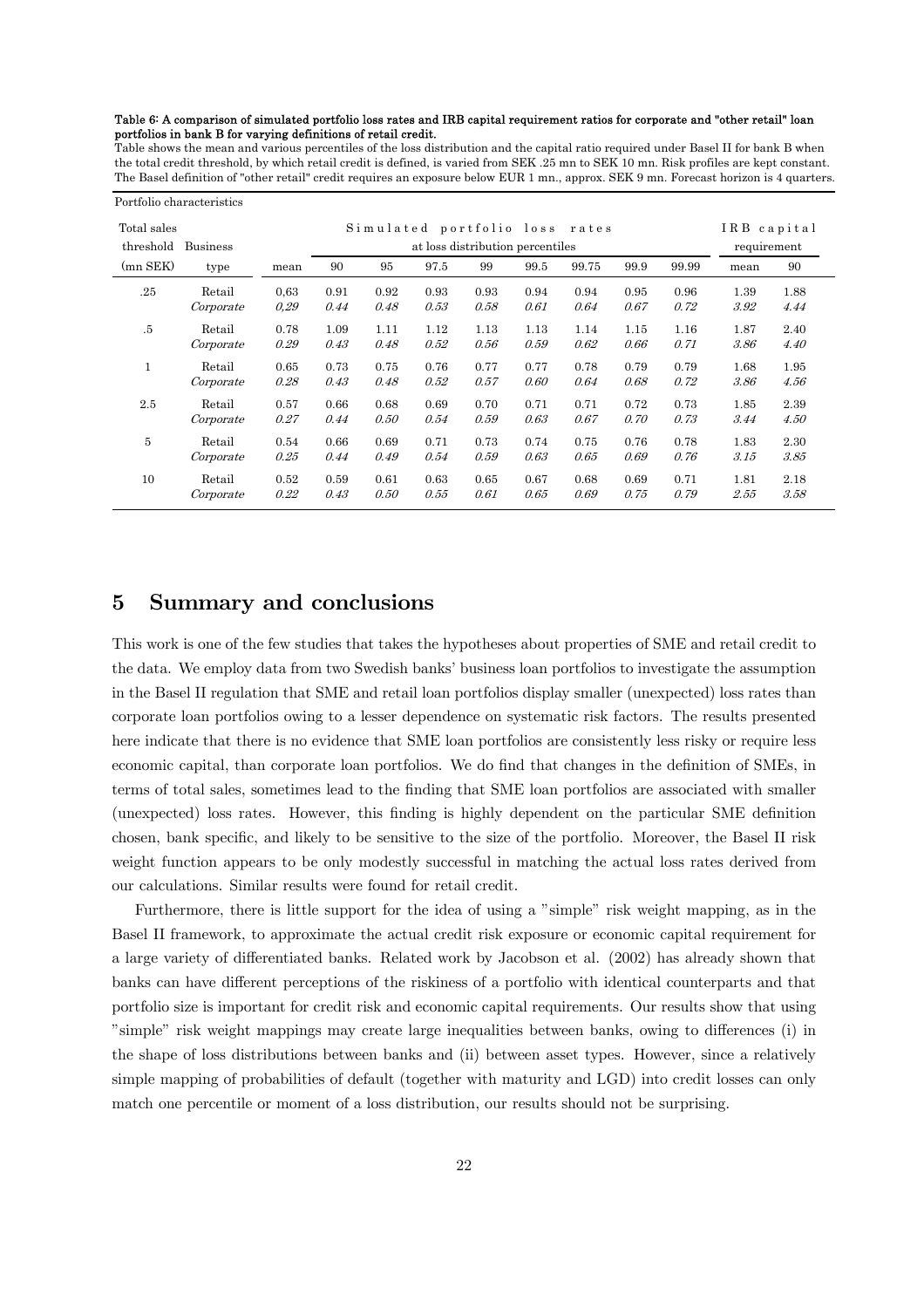Our conclusions require a number of reservations. First, the experiments in this paper take the banks' counterpart risk rating abilities for given. If, contrary to what was reported, the banks' loan officers did explicitly take firm size into account in their ratings, then this would affect our results because businesses of a certain size would be overrepresented in some rating classes. Second, owing to the concentration of larger (corporate) loans, relative to SME and retail credit, in higher grade rating classes, we were not able to get a perfect match with the "standard" portfolio risk profile in all experiments. Although these deviations were relatively small and unlikely to affect the qualitative outcomes, they warrant some caution when interpreting the quantitative results. Third, our data do not include a full business cycle, thereby limiting the variation in our default variable and our ability to calculate through-the-cycle PDs. The Basel Accord requires PDs to be calculated with at least five years of data. Through the curvature of the risk weight function, calculating risk weights based on average PDs over the business cycle could affect the size of the regulatory capital ratio. However, we believe it is unlikely that our results would change qualitatively had we added the years 2001-2004, since these years are characterized by relatively low default and loss rates in all credit categories.

### 6 References

Allen, Linda, Gayle DeLong and Anthony Saunders, Issues in the Credit Risk Modelling of Retail Markets, Journal of Banking and Finance, 2004, 28 (4): 727-752.

Altman, Edward I., Financial ratios, Discriminant Analysis and the Prediction of Corporate Bankruptcy, Journal of Finance, 1968, 23 (4): 589-611.

Altman, Edward I., R.G. Haldeman, and P. Narayanan, Zeta-analysis. A New Model to Identify Bankruptcy Risk of Corporations. Journal of Banking and Finance, 1977, 1 (1): 29-54.

Altman, Edward I., and Anthony Saunders, An Analysis and Critique of the BIS Proposal on Capital Adequacy and Ratings, Journal of Banking and Finance, 2001, 25 (1): 25-46.

Basel Committee on Banking Supervision, International Convergence of Capital Measurement and Capital Standards: A revised framework, Bank for International Settlements, Basel, Switzerland, June 2004.

Overview of the New Basel Capital Accord, Consultative Document of the Basel Committee on Banking Supervision, BIS, 2003.

Calem, Paul and Michael LaCour-Little, Risk-Based Capital Requirements for Mortgage Loans, Journal of Banking and Finance, 2001, 28 (3): 647-672.

Carey, Mark, Credit Risk in Private Debt Portfolios, Journal of Finance, 1998, 53 (4): 1363-1387.

Carey, Mark, Dimensions of Credit Risk and Their Relationship to Economic Capital Requirements, in: Prudential Supervision: What Works and What Doesn't, Fredric S. Mishkin (Ed.), NBER and UC Press, 2000.

Carey, Mark and Mark Hrycay, Parameterizing Credit Risk Models with Rating Data, Journal of Banking and Finance, 2001, 25 (1): 197-270.

Carling, Kenneth, Tor Jacobson, Jesper Lindé and Kasper Roszbach, Capital Charges under Basel II: Corporate Credit Risk Modelling and the Macroeconomy, Working Paper Sveriges Riksbank No. 145, 2002.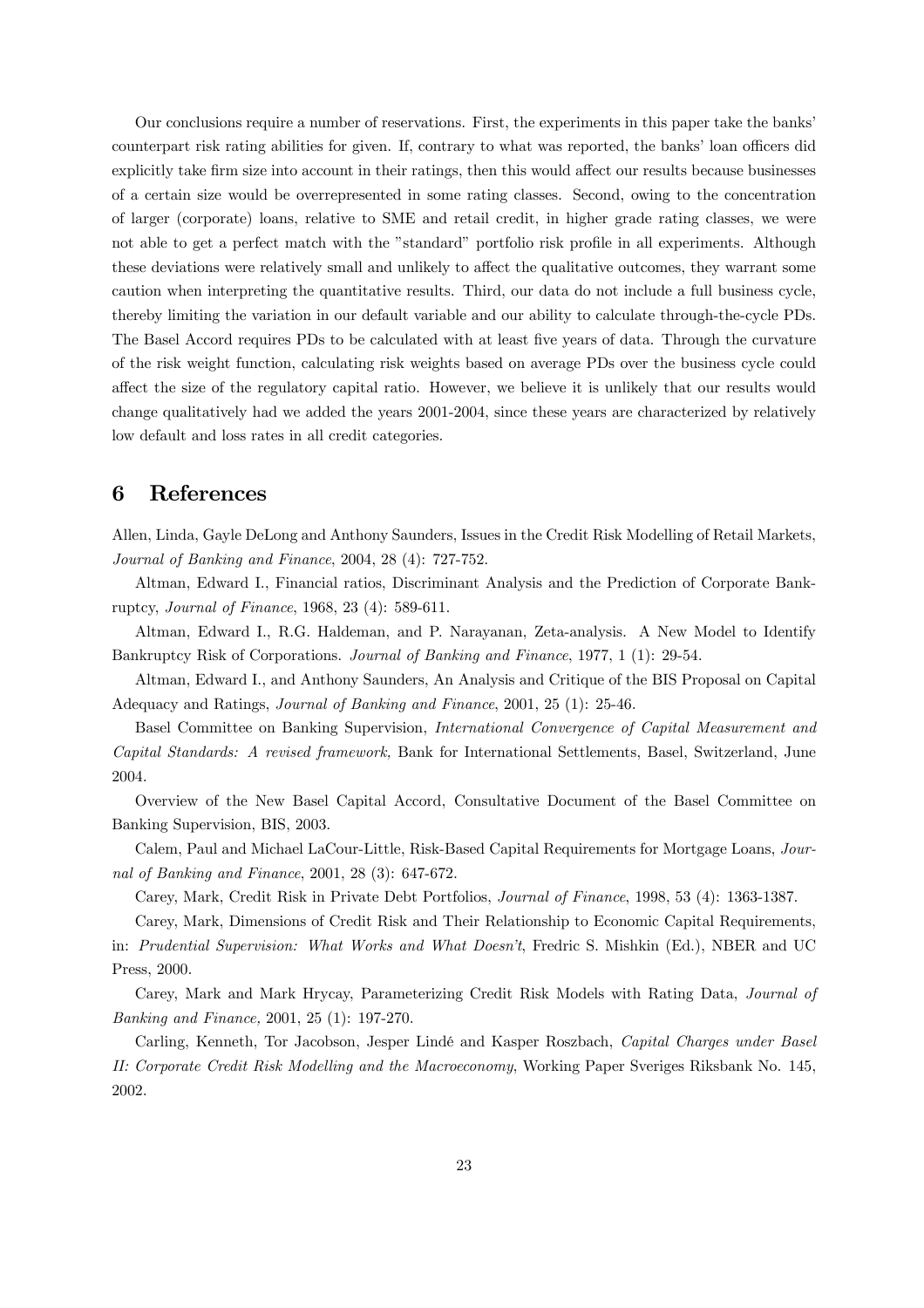Carling, Kenneth, Lars Rönnegård and Kasper Roszbach, Is Firm Interdependence within Industries Important for Portfolio Credit Risk?, Working Paper Sveriges Riksbank No. 168, 2004.

Cole, Rebel A., The Importance of Relationships to the Availability of Credit, Journal of Banking and Finance, 1998, 22 (6-8): 959-977.

Degryse, Hans, and Steven Ongena, Distance, Lending Relationships and Competition, Journal of Finance, 2005, 9 (1): 231-266.

Dietsch, Michel, and Joël Petey, The credit risk in SME Loans Portfolios: Modeling Issues, Pricing and Capital Requirements, Journal of Banking and Finance, 2002, 26 (2-3): 303-322.

Dietsch, Michel, and Joël Petey, Should SME Exposures Be Treated as Retail or Corporate Exposures? A Comparative Analysis of Default Probabilities and Asset Correlations in French and German SMEs, Journal of Banking and Finance, 2004, 28 (4): 773-788.

Diggle, P. J. and M. G. Kenward, "Informative Drop-Out in Longitudinal Data Analysis." Journal of the Royal Statistical Society, Series C, Applied Statistics, 1994, 43, pp. 49-93.

Estrella, Arturo, The Cyclical Behavior of Optimal Bank Capital, Journal of Banking and Finance, 2004, 28 (6): 1469-1498.

Glennon, Dennis, and Peter Nigro, An Analysis of SBA Loan Defaults by Maturity Structure, manuscript, Office of the Compotroller of the Currency, Washington D.C.,2003.

Gordy Michael B., A Comparative Anatomy of Credit Risk models, *Journal of Banking and Finance*, 2000, 24 (1-2): 119-149.

Hamerle, Alfred, Thilo Liebig and Daniel Rösch, Credit Risk Factor Modeling and the Basel II IRB Approach, Deutsche Bundesbank Discussion Paper, Series 2: Banking and Financial Supervision, No. 2, 2003.

Jacobson, Tor and Jesper Lindé, Credit Rating and the Business Cycle: Can Bankruptcies Be Forecast?, Sveriges Riksbank Economic Review, 2000:4.

Jacobson, Tor, Jesper Lindé and Kasper Roszbach, New Basel rules: The Interaction Between Risk and Capital Requirements, Sveriges Riksbank Economic Review, 2002:4.

Jacobson, Tor, Jesper Lindé and Kasper Roszbach, Internal Ratings Systems, Implied Credit Risk and the Consistency of Banks' Risk Classification Policies, Working Paper Sveriges Riksbank No. 155, 2003, Forthcoming in: Journal of Banking and Finance.

KMV Credit Monitor, Moody's KMV, www.moodyskmv.com/products, 2005.

Lin, Haiqun, Scharfstein, Daniel O. and Rosenheck, Robert A., Analysis of Longitudinal Data with Irregular, Outcome-Dependent Follow-Up, Journal of the Royal Statistical Society Series B, 2004, 66 (3), pp. 791-813.

Perli, Roberto, and William I. Nayda, Economic and Regulatory Capital Allocation for Revolving Retail Exposures, Journal of Banking and Finance, 2003, 28 ( 4): 789-809.

Petersen, Mitchell, and Raghuram Rajan, Does Distance Still Matter? The Information Revolution in Small Business Lending. Journal of Finance 2002, 57 (6): 2533-2570.

Schmit, Mathias, Credit Risk in the Leasing Industry, *Journal of Banking and Finance*, 2003, 28 (4): 811-833.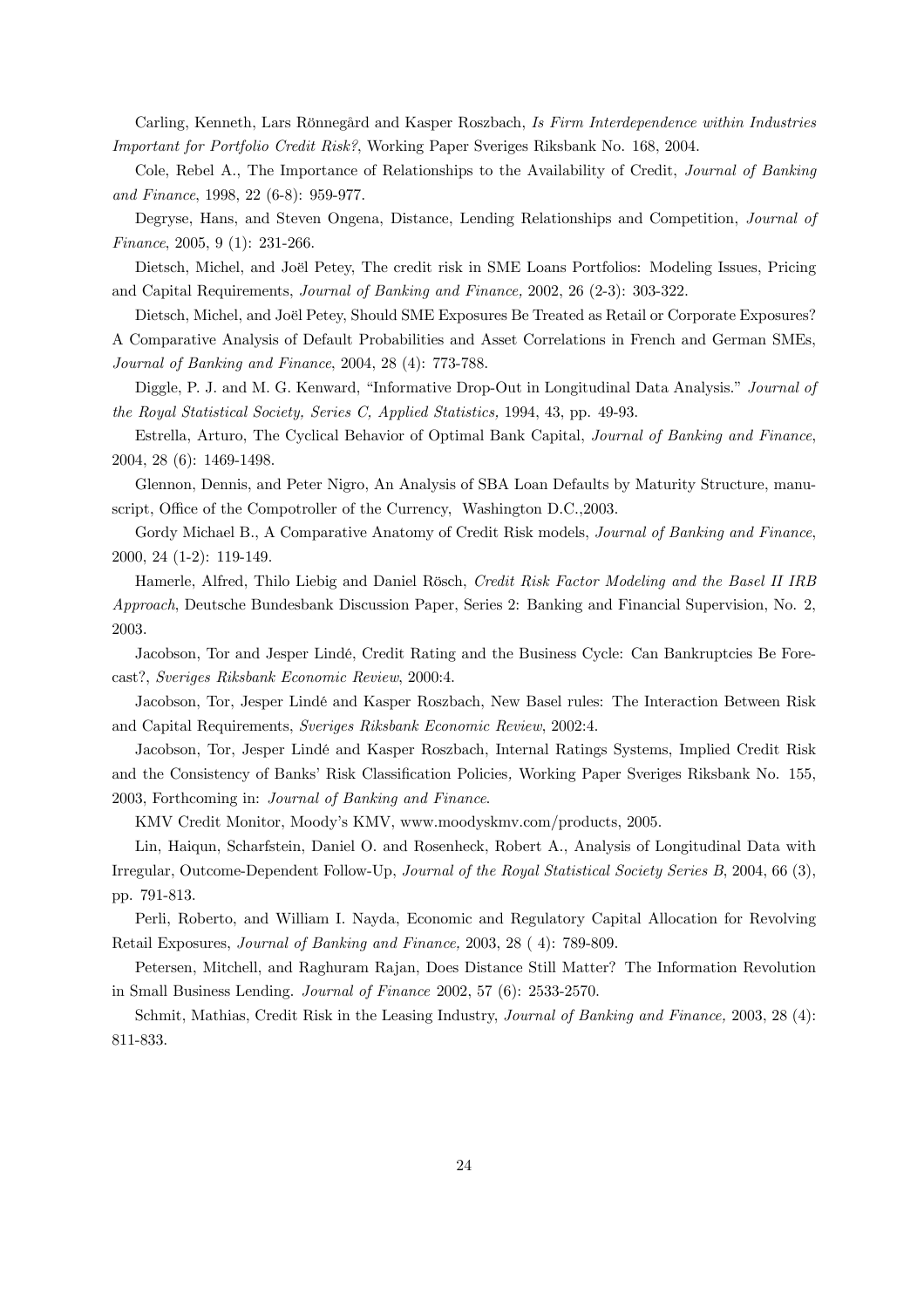# A Appendix

In this appendix we provide information on the average size of credit lines in corporate, SME and retail loan portfolios (Table A1) and show the exact risk profiles of the simulated portfolios.

|      | Table A1: Average credit line in segments of the portfolios when divided into                       |
|------|-----------------------------------------------------------------------------------------------------|
|      | corporate, SME and retail credit along the official Basel definitions. Corporate $=$                |
|      | Total sales above $\epsilon$ 50 mn. SME = Total sales below $\epsilon$ 50 mn. Retail = total credit |
|      | below $\in$ 1 mn. Nobs (A) = 323,671, Nobs(B) = 176,985.                                            |
| Indu | $\Lambda$ vanage and it line in $\mathbb{C} \mathbb{F} V$ mn                                        |

| muustry               |           |        | Average credit line in SER lini. |       |          |      |
|-----------------------|-----------|--------|----------------------------------|-------|----------|------|
|                       | Corporate |        | SME                              |       | Retail   |      |
|                       | A         | B      | A                                | В     | A        | B    |
| Agriculture & fishing | 11.41     | 4.96   | 1.36                             | 1.98  | 0.71     | 1.35 |
| Forestry & paper      | 109.79    | 277.16 | 4.75                             | 9.62  | 1.40     | 2.29 |
| Electro               | 87.00     | 34.64  | 8.10                             | 5.21  | 1.27     | 2.20 |
| Chemical              | 164.12    | 85.22  | 12.97                            | 9.01  | 1.63     | 1.86 |
| Energy & water        | 102.72    | 287.13 | 57.14                            | 41.91 | 1.34     | 2.90 |
| Construction          | 81.90     | 45.62  | 1.95                             | 4.55  | 0.59     | 1.29 |
| Other manufacturing   | 86.25     | 66.76  | 7.00                             | 4.86  | 1.28     | 2.01 |
| Wholesale trade       | 48.32     | 61.01  | 2.75                             | 4.58  | 1.06     | 1.91 |
| Retail trade          | 258.77    | 133.98 | 0.87                             | 1.67  | 0.65     | 1.32 |
| Hotel & restaurant    | 134.22    | 34.55  | 1.51                             | 3.63  | 0.63     | 1.20 |
| Transport             | 91.39     | 91.04  | 2.64                             | 5.30  | 0.85     | 1.66 |
| Telecom               | 39.10     | 342.16 | 8.27                             | 12.09 | $1.22\,$ | 1.32 |
| Finance               | 442.04    | 373.47 | 18.18                            | 47.98 | 1.15     | 1.72 |
| Real estate           | 381.31    | 378.29 | 17.64                            | 20.18 | 1.87     | 2.68 |
| Other services        | 85.59     | 127.51 | 1.87                             | 11.82 | 0.55     | 1.47 |
| Government & health   | 47.02     | 92.40  | 0.77                             | 1.70  | 0.42     | 1.08 |

Because counterparts of certain sizes, in terms of total sales or total exposure, may be over - or under represented in certain rating classes, simulated portfolios that impose a specific risk profile can fail to satisfy the exact profile of the "standard" portfolio. In the simulations for bank B this occurs only in the SME calculations with thresholds of SEK 0.5 mn. and SEK 1.0 mn. For bank A the problem occurs more frequently, owing to the finer grid of the ratings system. For the SME calculations, all portfolios generated with total sales thresholds up to SEK 5 mn. generate substantial deviations from the "standard" risk profile. The retail portfolio risk profiles generally match the standard profile reasonably well, possibly with some reservation for those generated with thresholds of SEK 0.25 mn. and SEK .50 mn.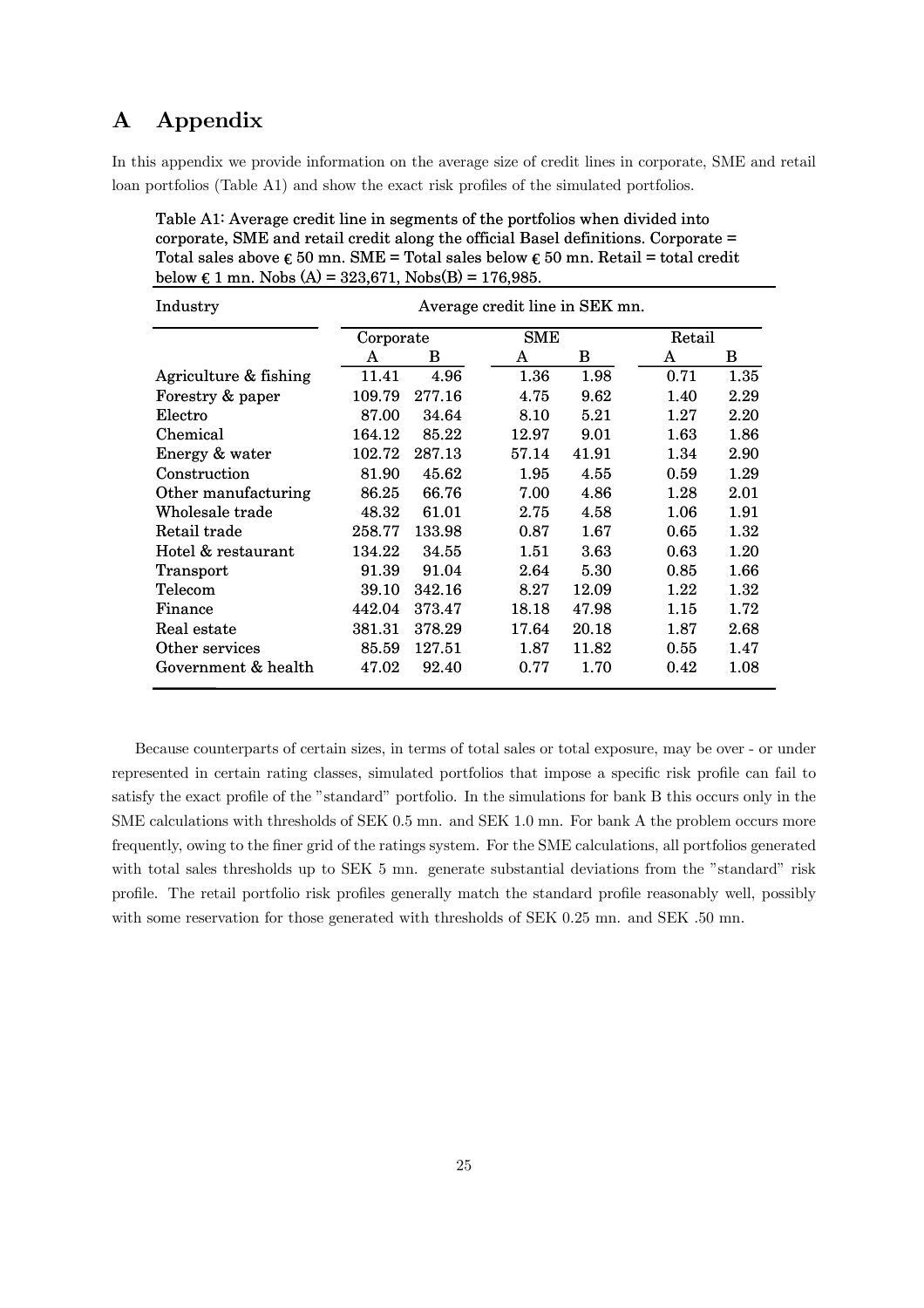#### Table A2: True rating class distributions and simulated rating class distributions for bank A.

Table shows what share of a portfolio is composed of counterparts from a specific rating class when the total sales threshold, by which SME's are defined, is varied from the SEK .5 mn up to SEK 450 mn. The rating class shares shown here correspond to the portfolios shown in Table 3 in the paper.

| Total sales        |                    |      |                |                |                 |                                      |                 |      |                 |                 |             |      |      |           |           |
|--------------------|--------------------|------|----------------|----------------|-----------------|--------------------------------------|-----------------|------|-----------------|-----------------|-------------|------|------|-----------|-----------|
| threshold Business |                    |      |                |                |                 | Portfolio share of each rating class |                 |      |                 |                 |             |      |      |           |           |
| (mSEK)             | type               | RC1  | RQ2            | RC3            | RC <sub>4</sub> | RC5                                  | RC <sub>6</sub> | RC7  | ROS             | RC <sub>9</sub> | <b>RC10</b> | RC11 | RC12 | RC13      | RC14      |
|                    | Complete portfolio | 0.01 | 0.07           | 0.11           | 0.16            | 0.06                                 | 0.14            | 0.06 | 0.05            | 0.17            | 0.07        | 0.05 | 0.03 | 0.01      | $0.01\,$  |
| $.5\,$             | <b>SME</b>         | 0.00 | 0.00           | 0 <sup>0</sup> | 0.08            | 0.09                                 | 0.21            | 0.05 | 0.07            | 0.25            | 0.10        | 0.07 | 0.04 | 0.02      | 0.01      |
| .5                 | Caparate           | 0.01 | 0.07           | 0.12           | 0.16            | 0.06                                 | 0.14            | 006  | 0.05            | 0.17            | 0.07        | 005  | 003  | 002       | 0.01      |
| 10                 | <b>SME</b>         | 0.00 | 0 <sup>0</sup> | 0 <sup>0</sup> | 0.08            | 0.09                                 | 0.21            | 0.05 | 0.07            | 0.25            | 0.10        | 0.07 | 0.04 | 0.02      | 0.01      |
| <i>10</i>          | Caparate           | 0.01 | 0.07           | 0.12           | 0.16            | 006                                  | 0.14            | 006  | 0.05            | 0.17            | 0.07        | 005  | 003  | 002       | 0.01      |
| 25                 | <b>SME</b>         | 0.00 | 0 <sup>0</sup> | 0 <sup>0</sup> | 0.12            | 0.08                                 | 0.19            | 0.08 | 0.07            | 0.23            | 0.10        | 0.06 | 0.04 | 0.02      | 0.01      |
| 25                 | Caparate           | 0.01 | 0.07           | 0.12           | 0.16            | 0.06                                 | 0.14            | 006  | 0.05            | 0.17            | 0.07        | 005  | 003  | 002       | 0.01      |
| 50                 | <b>SME</b>         | 0.00 | 0 <sup>0</sup> | 0 <sup>0</sup> | 0.14            | 0.08                                 | 0.19            | 0.08 | 0.07            | 0.23            | 0.09        | 0.06 | 0.04 | 0.02      | 0.01      |
| 50                 | Caparate           | 0.01 | 0.07           | 0.12           | 0.16            | 0.06                                 | 0.14            | 006  | 0.05            | 0.17            | 0.07        | 005  | 003  | 002       | 0.01      |
| 10                 | <b>SME</b>         | 0.00 | 0 <sup>0</sup> | 0.05           | 0.19            | 0.07                                 | 0.17            | 0.07 | 0.06            | 0.20            | 0.08        | 0.06 | 0.03 | 0.02      | 0.01      |
| 10                 | Caparate           | 0.01 | 0.07           | 0.12           | 0.16            | 0.06                                 | 0.14            | 006  | 0.05            | 0.17            | 0.07        | 005  | 003  | 002       | 0.01      |
| 25                 | <b>SME</b>         | 0.00 | 0 <sup>0</sup> | 0.09           | 0.19            | 0.07                                 | 0.16            | 0.07 | 0.06            | 0.19            | 0.08        | 0.05 | 0.03 | 0.02      | 0.01      |
| 25                 | Caparate           | 0.01 | 0.07           | 0.12           | 0.17            | 0.06                                 | 0.14            | 006  | 0.05            | 0.17            | 0.07        | 005  | 003  | 0.01      | 000       |
| 50                 | <b>SME</b>         | 0.00 | 0.01           | 0.12           | 0.18            | 0.06                                 | 0.15            | 0.06 | 0.05            | 0.18            | 0.07        | 0.05 | 0.03 | 0.02      | 0.01      |
| 50                 | Caparate           | 0.01 | 0.07           | 0.12           | 0.17            | 0.06                                 | 0.14            | 006  | 0.05            | 0.17            | 0.07        | 005  | 003  | 000       | 000       |
| 100                | <b>SME</b>         | 0.00 | 0.07           | 0.12           | 0.16            | 0.06                                 | 0.14            | 0.06 | 0.05            | 0.17            | 0.07        | 0.05 | 0.03 | 0.02      | 0.01      |
| 100                | Caparate           | 0.01 | 0.07           | 0.12           | 0.17            | 0.06                                 | 0.14            | 006  | 0.05            | 0.17            | 0.07        | 005  | 002  | $a\omega$ | 000       |
| 450                | <b>SME</b>         | 0.00 | 0.07           | 0.12           | 0.16            | 0.06                                 | 0.14            | 0.06 | 0.05            | 0.17            | 0.07        | 0.05 | 0.03 | 0.02      | 0.01      |
| 450                | Caparate           | 000  | 008            | 0.14           | 0.19            | 0.07                                 | 0.16            | 0.07 | 00 <sup>3</sup> | 0.19            | 008         | 000  | 000  | $a\omega$ | $a\omega$ |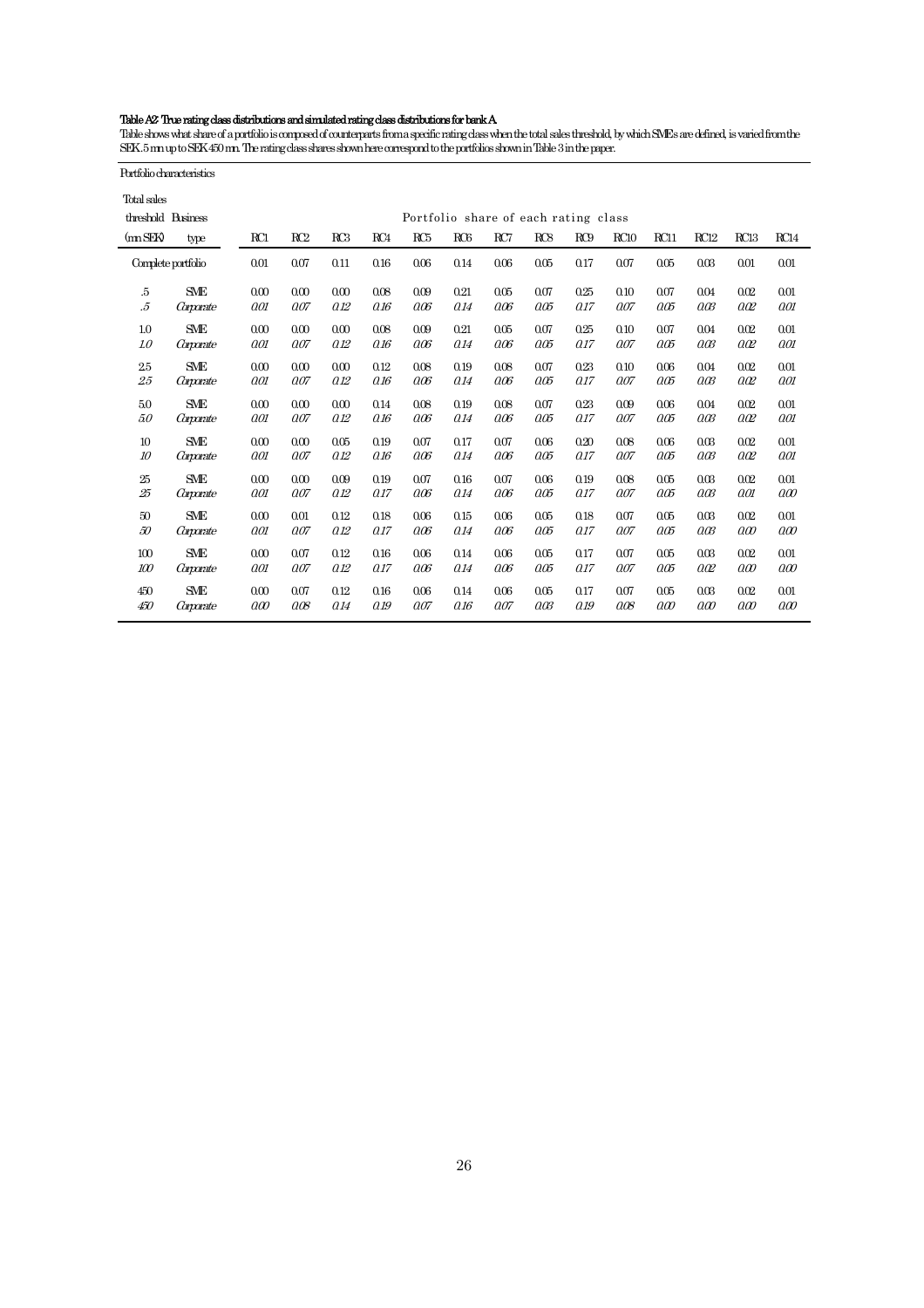#### Table A3: True rating class distributions and simulated rating class distributions for bank B.

Table shows what share of a portfolio is composed of counterparts from a specific rating class when the total sales threshold, by which SME's are defined, is varied from the SEK .5 mn up to SEK 450 mn. The rating class shares shown here correspond to the portfolios shown in Table 4.

| Total sales<br>threshold | <b>Business</b>    |      |      |      | Portfolio share of each rating |      | class |  |
|--------------------------|--------------------|------|------|------|--------------------------------|------|-------|--|
| $(mn$ SEK $)$            | type               | RC1  | RC2  | RC3  | RC4                            | RC5  | RC6   |  |
|                          | Complete portfolio | 0.00 | 0.25 | 0.44 | 0.26                           | 0.04 | 0.01  |  |
| .5                       | <b>SME</b>         | 0.00 | 0.00 | 0.60 | 0.34                           | 0.05 | 0.01  |  |
| $\cdot 5$                | Corporate          | 0.00 | 0.26 | 0.44 | 0.25                           | 0.04 | 0.01  |  |
| 1.0                      | <b>SME</b>         | 0.00 | 0.00 | 0.60 | 0.34                           | 0.05 | 0.01  |  |
| 1.0                      | Corporate          | 0.00 | 0.26 | 0.44 | 0.25                           | 0.04 | 0.01  |  |
| 2.5                      | <b>SME</b>         | 0.00 | 0.21 | 0.47 | 0.27                           | 0.04 | 0.01  |  |
| 2.5                      | Corporate          | 0.00 | 0.26 | 0.44 | 0.25                           | 0.04 | 0.01  |  |
| 5.0                      | <b>SME</b>         | 0.00 | 0.26 | 0.44 | 0.25                           | 0.04 | 0.01  |  |
| 5.0                      | Corporate          | 0.00 | 0.26 | 0.44 | 0.25                           | 0.04 | 0.01  |  |
| 10                       | <b>SME</b>         | 0.00 | 0.26 | 0.44 | 0.26                           | 0.04 | 0.01  |  |
| 10                       | Corporate          | 0.00 | 0.26 | 0.44 | 0.25                           | 0.04 | 0.01  |  |
| 25                       | <b>SME</b>         | 0.00 | 0.25 | 0.44 | 0.26                           | 0.04 | 0.01  |  |
| 25                       | Corporate          | 0.00 | 0.26 | 0.45 | 0.26                           | 0.04 | 0.00  |  |
| 50                       | <b>SME</b>         | 0.00 | 0.26 | 0.44 | 0.26                           | 0.04 | 0.01  |  |
| 50                       | Corporate          | 0.00 | 0.26 | 0.45 | 0.26                           | 0.04 | 0.00  |  |
| 100                      | <b>SME</b>         | 0.00 | 0.26 | 0.44 | 0.26                           | 0.04 | 0.01  |  |
| <i>100</i>               | Corporate          | 0.00 | 0.27 | 0.46 | 0.26                           | 0.01 | 0.00  |  |
| 450                      | <b>SME</b>         | 0.00 | 0.26 | 0.44 | 0.25                           | 0.04 | 0.01  |  |
| 450                      | Corporate          | 0.00 | 0.27 | 0.46 | 0.27                           | 0.00 | 0.00  |  |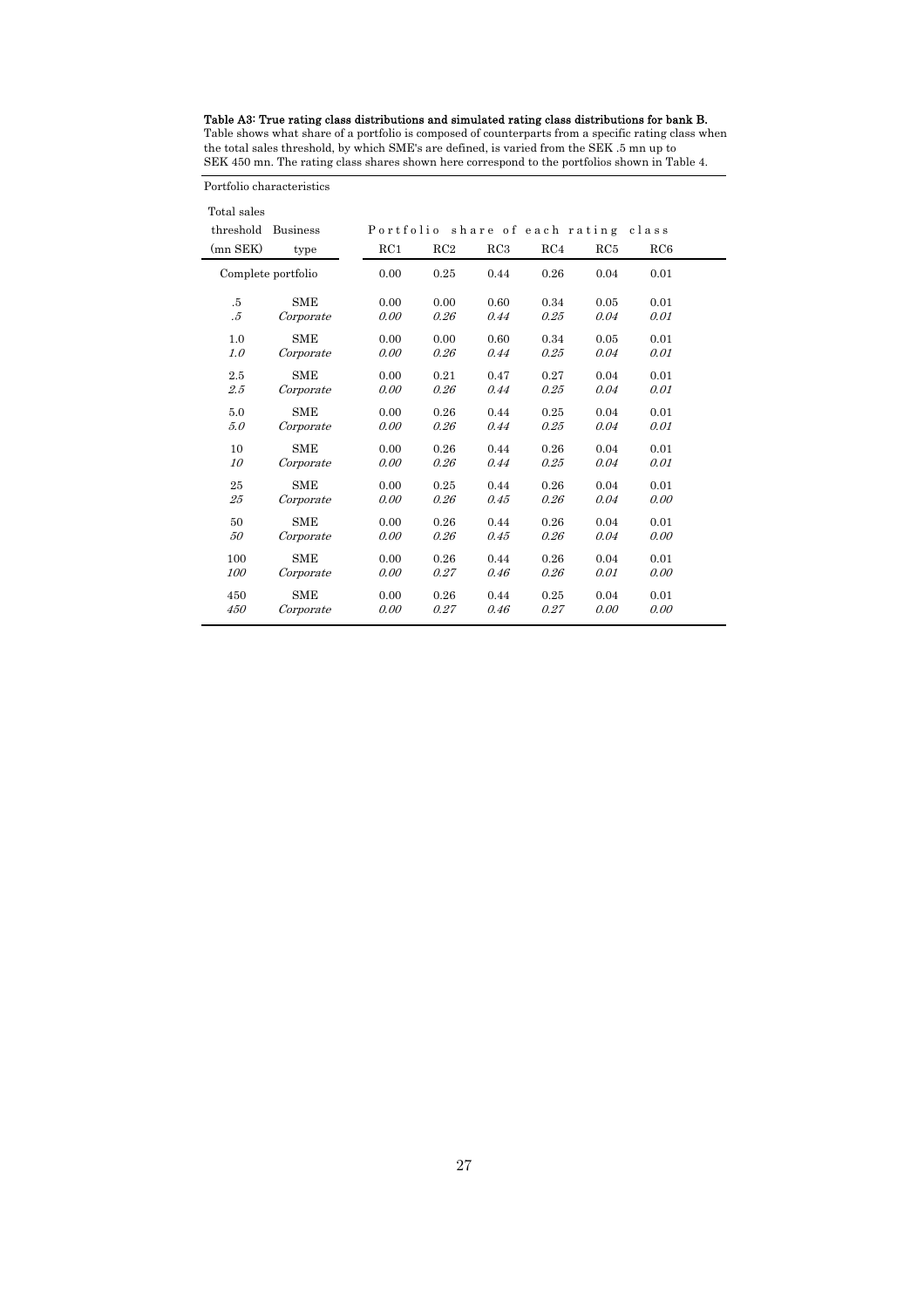#### Table A4: True rating class distributions and simulated rating class distributions for bank A.

Table shows what share of a portfolio is composed of counterparts from a specific rating class when the total credit threshold, by which retail credit is defined, is varied from the SEK .1 mn up to SEK 10 mn. The rating class shares shown here correspond to the portfolios shown in Table 5 in the paper.

| Total sales                |                    |                |                 |      |                 |      |                                      |      |                 |                 |      |      |      |      |      |
|----------------------------|--------------------|----------------|-----------------|------|-----------------|------|--------------------------------------|------|-----------------|-----------------|------|------|------|------|------|
| threshold Business         |                    |                |                 |      |                 |      | Portfolio share of each rating class |      |                 |                 |      |      |      |      |      |
| (mSEK)                     | type               | RC1            | RC <sub>2</sub> | RC3  | RC <sub>4</sub> | RC5  | RC <sub>6</sub>                      | RC7  | RC <sub>8</sub> | RC <sub>9</sub> | RC10 | RC11 | RC12 | RC13 | RC14 |
|                            | Complete portfolio | 0.01           | 0.07            | 0.11 | 0.16            | 0.06 | 0.14                                 | 0.06 | 0.05            | 0.17            | 0.07 | 0.05 | 0.03 | 0.01 | 0.01 |
| $\cdot$                    | Retail             | 0.00           | 0.00            | 0.00 | 0.06            | 0.09 | 0.20                                 | 0.09 | 0.07            | 0.25            | 0.09 | 0.07 | 0.04 | 0.02 | 0.01 |
| .1                         | Corporate          | 0.01           | 0.07            | 0.12 | 0.16            | 006  | 0.14                                 | 006  | 005             | 0.17            | 0.07 | 005  | 003  | 002  | 0.01 |
| .25                        | Retail             | 0.00           | 0.00            | 0.06 | 0.18            | 0.07 | 0.16                                 | 0.07 | $0.06\,$        | 0.20            | 0.08 | 0.06 | 0.03 | 0.02 | 0.01 |
| .25                        | Corporate          | 0.01           | 0.07            | 0.12 | 0.16            | 0.06 | 0.14                                 | 006  | 005             | 0.17            | 0.07 | 005  | 0.03 | 002  | 0.01 |
| $.5\,$                     | Retail             | 0.00           | 0.01            | 0.05 | 0.19            | 0.07 | 0.16                                 | 0.07 | $0.06\,$        | 0.20            | 0.08 | 0.05 | 0.03 | 0.02 | 0.01 |
| .5                         | Corporate          | 001            | 0.07            | 0.12 | 0.16            | 006  | 0.14                                 | 006  | 005             | 0.17            | 0.07 | 005  | 003  | 0.02 | 0.01 |
| $\boldsymbol{.8}$          | Retail             | 0.00           | 0.01            | 0.08 | 0.19            | 0.07 | 0.16                                 | 0.07 | 0.06            | 0.19            | 0.08 | 0.05 | 0.03 | 002  | 0.01 |
| $\boldsymbol{\mathcal{S}}$ | Corporate          | 000            | 0.07            | 0.12 | 0.17            | 006  | 0.14                                 | 006  | 005             | 0.17            | 0.07 | 005  | 0.03 | 002  | 0.01 |
| 1                          | Retail             | 0.00           | 0.02            | 0.09 | 0.18            | 0.07 | 0.15                                 | 0.07 | 0.05            | 0.19            | 0.08 | 0.05 | 0.03 | 0.02 | 0.01 |
| 1                          | Corporate          | $\alpha\omega$ | 0.07            | 0.12 | 0.17            | 006  | 0.14                                 | 006  | 005             | 0.17            | 0.07 | 005  | 0.03 | 0.02 | 0.01 |
| 25                         | Retail             | 0.00           | 0.02            | 0.12 | 0.17            | 0.06 | 0.15                                 | 0.06 | 0.05            | 0.18            | 0.07 | 0.05 | 0.03 | 0.02 | 0.01 |
| 25                         | Corporate          | 000            | 0.07            | 0.12 | 0.17            | 0.06 | 0.14                                 | 006  | 005             | 0.17            | 0.07 | 005  | 0.03 | 002  | 0.01 |
| 5                          | Retail             | 0.00           | 0.03            | 0.12 | 0.17            | 0.06 | 0.14                                 | 0.06 | 0.05            | 0.18            | 0.07 | 0.05 | 0.03 | 0.02 | 0.01 |
| 5                          | Corporate          | $\alpha\omega$ | 0.07            | 0.12 | 0.17            | 0.06 | 0.14                                 | 006  | 005             | 0.17            | 0.07 | 005  | 0.03 | 002  | 0.01 |
| 10                         | Retail             | 0.00           | 0.07            | 0.12 | 0.17            | 0.06 | 0.14                                 | 0.06 | 0.05            | 0.17            | 0.07 | 0.05 | 0.03 | 0.02 | 0.01 |
| 10                         | Corporate          | 000            | 0.07            | 0.12 | 0.17            | 006  | 0.14                                 | 006  | 005             | 0.17            | 0.07 | 005  | 003  | 002  | 000  |